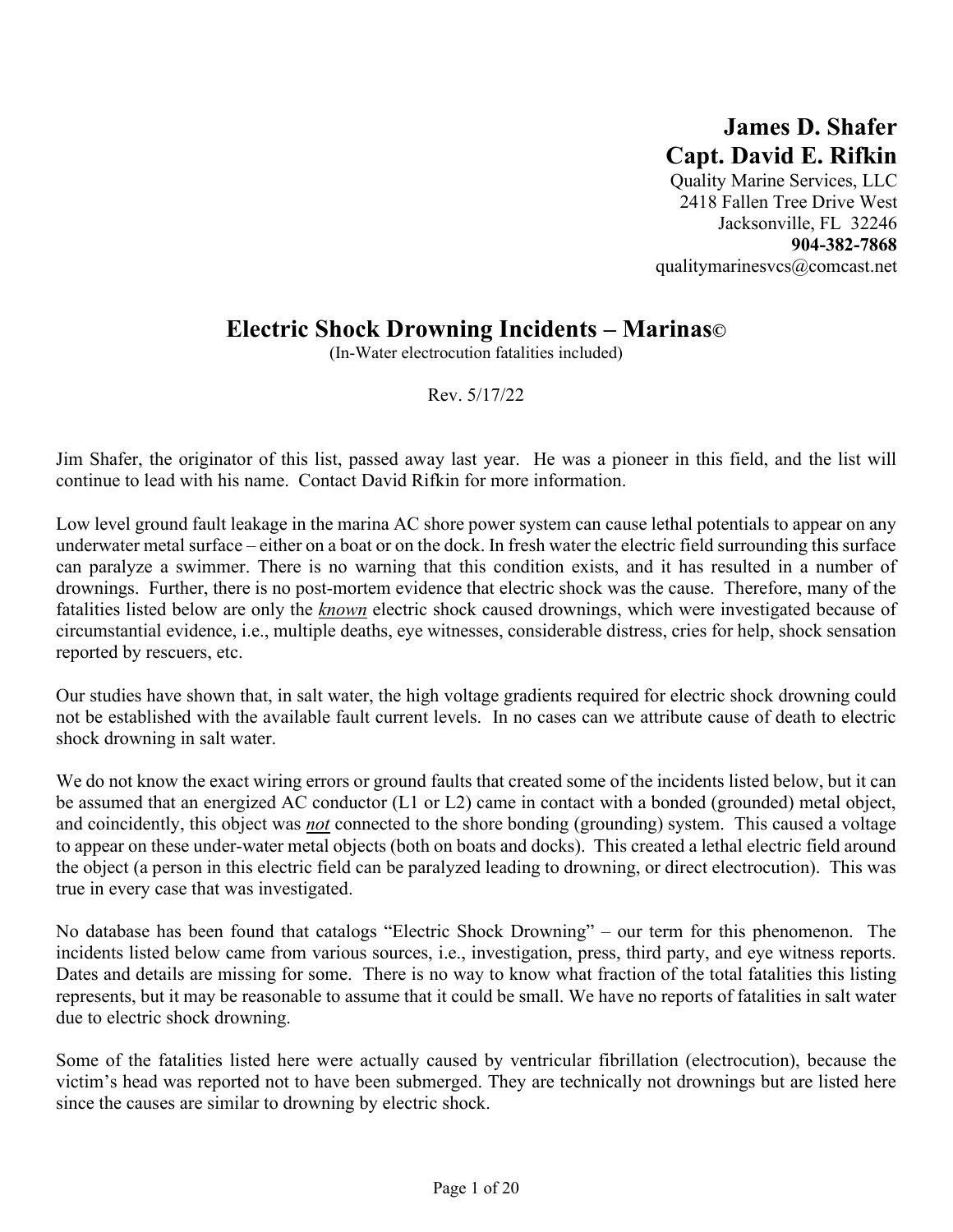## **ELECTRIC SHOCK DROWNINGS**

| 1.  | June 4, 2021  | Mission, TX. A 14-year-old boy was electrocuted when he stepped in a puddle<br>containing a live extension cord. Extension cords are only for temporary use and this<br>one was likely always exposed to elements and had breaks in insulation.                                                                                                                                                                                                                                                                                                                                                                                                                                    |
|-----|---------------|------------------------------------------------------------------------------------------------------------------------------------------------------------------------------------------------------------------------------------------------------------------------------------------------------------------------------------------------------------------------------------------------------------------------------------------------------------------------------------------------------------------------------------------------------------------------------------------------------------------------------------------------------------------------------------|
| 2.  | June 3, 2021  | Lake Clyde, Clyde TX. An 18-year-old boy was killed when the sailboat he was<br>swim towing struck a power line. The line broke and fell in the water electrifying the<br>water near the boat. Could have been an electrocution or an electric shock drowning.<br>Power crews secured power to the line before retrieving the boy.                                                                                                                                                                                                                                                                                                                                                 |
| 3.  | Nov 4, 2020   | Bradenton Beach, FL. During tropical storm ETA a man was sand bagging the<br>outside of his home. He went into the ground floor storage space where there was 3"<br>of standing water. He was electrocuted in the water. Authorities report the clothes<br>dryer was the source of the current.                                                                                                                                                                                                                                                                                                                                                                                    |
| 4.  | Aug 30, 2020  | Harris County, TX, hotel pool. A teenager was killed by electricity in a hotel pool<br>that was not permitted to be open. Light fixture wires were exposed and the teen<br>allegedly came in contact with them. The pool failed several inspections prior in an<br>attempt to open.                                                                                                                                                                                                                                                                                                                                                                                                |
| 5.  | July 12, 2020 | Peoria AZ, Scorpion Bay Marina, Lake Pleasant. 2 brothers were killed in the water<br>after the first started screaming when he jumped in next to their boat. Two others<br>jumped in and were rescued and treated. Investigators found a modification to the<br>shore power cable system which energized boat's underwater metals. Took 10 min to<br>get the power secured for rescue operations.                                                                                                                                                                                                                                                                                 |
| 6.  | Sep 19, 2019  | Jefferson County, TX. A 19 year old man was electrocuted while trying to rescue a<br>horse in the flood water aftermath of Tropical Storm Imelda. There was a lightning<br>storm at the time. The source of the electricity was not reported.                                                                                                                                                                                                                                                                                                                                                                                                                                      |
| 7.  | July 19, 2019 | Citrus Heights, CA. A 9 year old girl was killed while swimming in a pool at her<br>home. She grabbed a wire attached to one of the underwater pool lights that were<br>under repair, Sacramento Metro Fire said. Four other children in the pool were not<br>injured.                                                                                                                                                                                                                                                                                                                                                                                                             |
| 8.  | Apr 2, 2019   | Dixon, CA. Irrigation canal. Two highschool boys were electrocuted while trying to<br>rescue a dog who had fallen into the canal. Three boys and a girl, with the dog, were<br>crossing a narrow bridge over the canal. The dog fell into the canal. The dog's<br>owner and another boy jumped in. They reached up slow their movement and<br>touched the bridge they were crossing and were electrocuted. The other boy jumped<br>in and broke the 2 boys from their grasp and also saved the dog. It is unknown if he<br>got shocked as well. Investigation by authorities in progress. Something energized<br>the bridge, and a lack of ground likely prevented a breaker trip. |
| 9.  | Sep 30, 2018  | Oklahoma City, OK. Bricktown Canal. One man was electrocuted after falling into a<br>canal in the city. He reached up to grab a light post to get out and received a fatal<br>electric shock. Another man jumped in trying to help. He received a strong electric<br>shock and was hospitalized (no status on the rescuer). Electrical fault and lack of<br>gounding was cause.                                                                                                                                                                                                                                                                                                    |
| 10. | Sep 1, 2017   | Houston, TX. 5 men were conducting rescue operation from a boat in the flood<br>waters of Hurricane Harvey. The boat drifted into live powerlines killing 2 of the<br>men. The other 3 were rescued downstream and suffered electrical burns.                                                                                                                                                                                                                                                                                                                                                                                                                                      |
| 11. | Aug 29, 2017  | Houston, TX. A 25 year old man was trying to reach a house flooded by Hurricane<br>Harvey to rescue the family cat. He stepped on a live electrical wire and fell against<br>the lamp post using that wire. He was killed by the electric shock.                                                                                                                                                                                                                                                                                                                                                                                                                                   |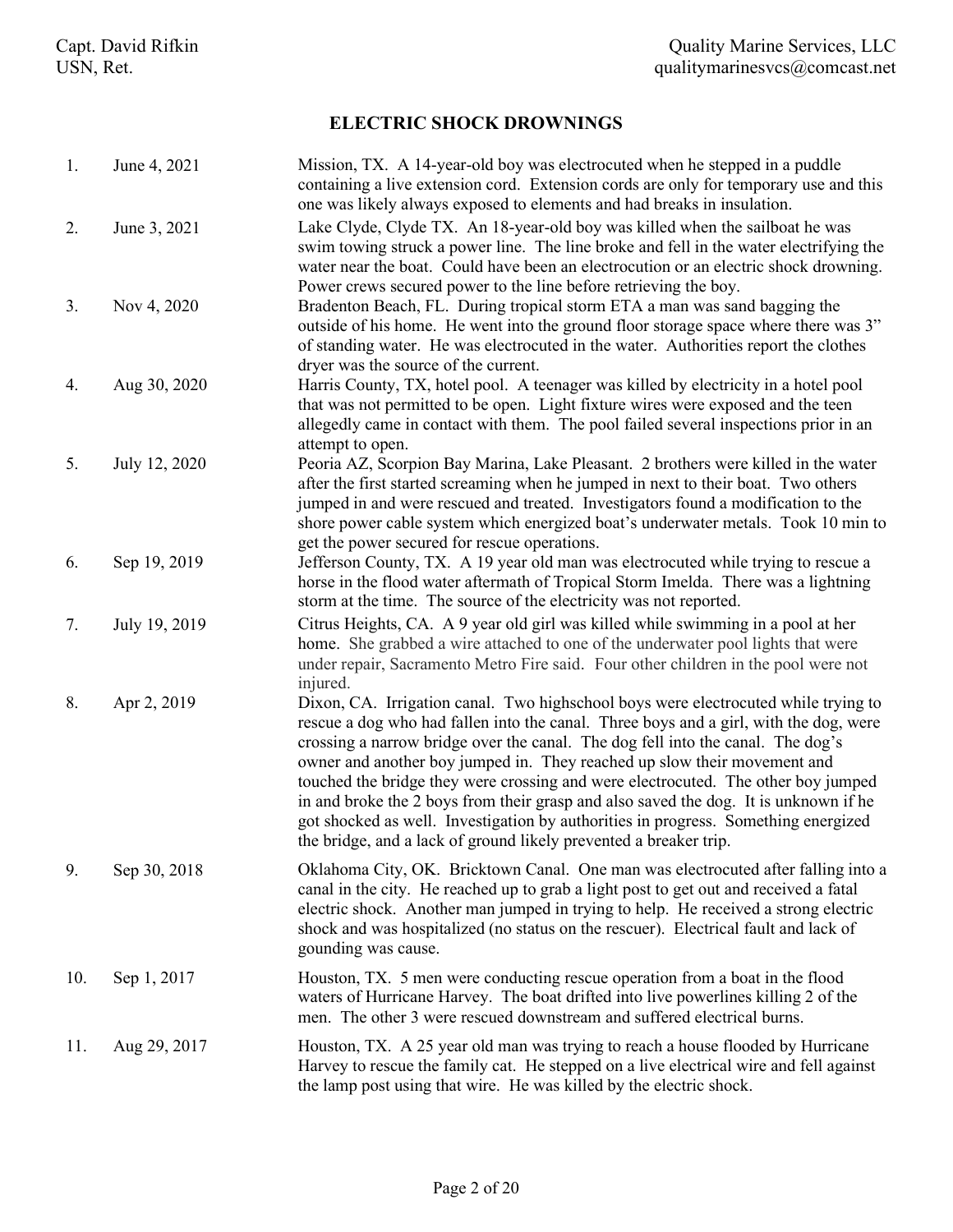| Capt. David Rifkin<br>USN, Ret. |              | <b>Quality Marine Services, LLC</b><br>qualitymarinesvcs@comcast.net                                                                                                                                                                                                                                                                                                                                                                                                                                   |
|---------------------------------|--------------|--------------------------------------------------------------------------------------------------------------------------------------------------------------------------------------------------------------------------------------------------------------------------------------------------------------------------------------------------------------------------------------------------------------------------------------------------------------------------------------------------------|
| 12.                             | Aug 11, 2017 | Columbia River, Pascoe, WA. A 15 year old was killed while swimming with friends<br>in the Columbia. The teens were gain access to the river at an old pump station<br>which was isolated by a wire fence and barbed wire. One teen grabbed an irrigation<br>pipe and was shocked and fell into the water. He disappeared. Friends got help.<br>Rescuers felt a tingle in the water and one was shocked by the same pipe. An<br>electrical fault at the pump station is the likely cause of the death. |
| 13.                             | Jul 12, 2017 | Lovington, NM. A teenager was killed while in the bathtub using a cell phone. The<br>phone was connected to a charger plugged into a damaged, non-GFCI protected<br>extension cord. It is believed she touched the frayed part of the cord and was<br>electrocuted in the tub.                                                                                                                                                                                                                         |
| 14.                             | Jun 23, 2017 | Turkish water park, Akyazi, Turkey. Normally European and Asian continent ESD<br>deaths are not included on the list. This could have happened in the USA. 5 people,<br>including 3 children were killed in a pool at a waterpark. The park manager and his<br>son jumped in to help 3 children. They all died from the electrical exposure. One<br>other was injured.                                                                                                                                 |
| 15.                             | Jun 18, 2017 | Toms River Lagoon, NJ. An 11 year old girl was killed when she touched a boat lift<br>that was electrified. She and 2 friends were swimming and on a raft near the lift. The<br>11 year old reached up to touch the boat lift and was electrocuted. The boat lift had<br>not been used in years. The electrical junction box was corroded from the weather.<br>The girls were wearing life jackets. The other 2 girls were not injured.                                                                |
| 16.                             | Jun 17, 2017 | Put-In-Bay, OH, Lake Erie. A 19 year old boy was killed by electricity in the water<br>around the family boat docked at the Miller Marina. The boy's father jumped in to<br>the water to rescue the family dog who had fallen in. The man struggled and went<br>under. His two boys jumped into rescue. Both were shocked. The mother pulled the<br>plug for the boat and the electricity stopped. The 19 year old was unresponsive and<br>died.                                                       |
| 17.                             | May 22, 2017 | Mandeville, LA. A 23 year old man was electrocuted when he extended an<br>aluminum pole into the water around his sailboat at his dock. He received a fatal<br>electrical shock and died. The cause of the electrocution is unknown. The water may<br>have been electrified, or he might have made direct contact with an electrified metal<br>object.                                                                                                                                                 |
| 18.                             | May 22, 2017 | Laredo, TX. A young boy and his brother were killed when they stepped into a large<br>puddle of water in a field. A storm had downed trees and powerlines in the area.<br>One of the live powerlines was electrifying the water. The boys frequently played in<br>this field near their home.                                                                                                                                                                                                          |
| 19.                             | May 19, 2017 | Florence, AL. A man and his son were killed in a swimming pool. The man in his<br>pool for cleaning was found submerged by his son who jumped in to rescue. The son<br>was also overcome by electric shock and later died. The wife was also injured by<br>electrical shock trying to help the son. Exact cause is unknown.                                                                                                                                                                            |
| 20.                             | Apr 14, 2017 | Lake Tuscaloosa, AL. Two women went missing after sunbathing on a dock at the<br>lake. Their bodies were found the next morning. At least one investigator felt an<br>electrical shock on the dock during initial emergency response. The accident has<br>been ruled an Electric Shock Drowning. Technical details will be updated when<br>known.                                                                                                                                                      |
| 21.                             | Mar 29, 2017 | Oakland Lake Park, Ft Worth, TX. Two brothers (11 and 12 years old) were playing<br>in a field after a large storm downed power lines in the area. One boy stepped in a<br>puddle that was electrified by live wires down in the area. He was electrocuted. The<br>brother jumped in to help him and he was also killed. The area was in a very remote<br>low traffic area which delayed investigation of the downed power lines.                                                                      |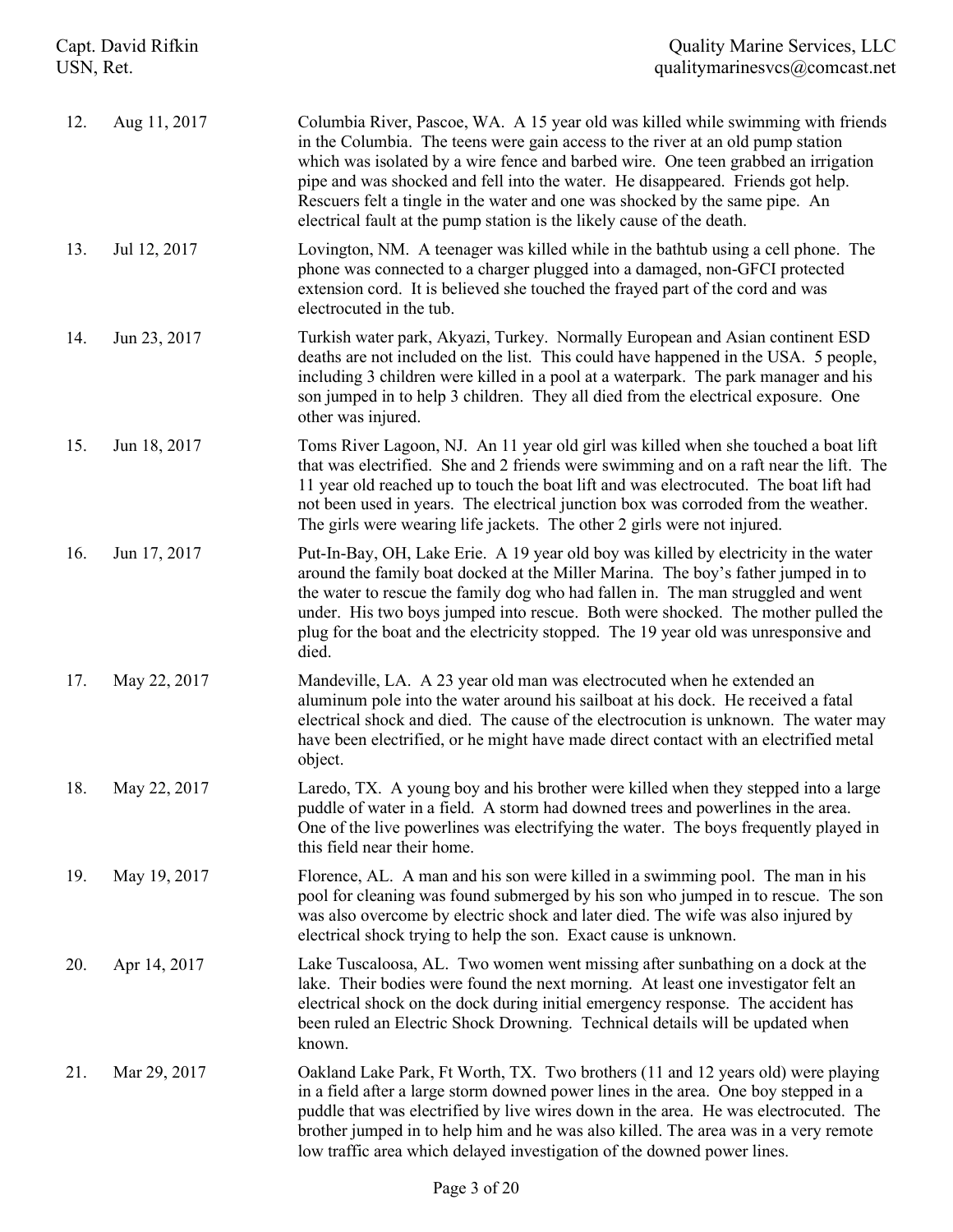| Capt. David Rifkin<br>USN, Ret. |               | <b>Quality Marine Services, LLC</b><br>qualitymarinesvcs@comcast.net                                                                                                                                                                                                                                                                                                                                                                                                                                                                                                                                                                                                                 |  |
|---------------------------------|---------------|--------------------------------------------------------------------------------------------------------------------------------------------------------------------------------------------------------------------------------------------------------------------------------------------------------------------------------------------------------------------------------------------------------------------------------------------------------------------------------------------------------------------------------------------------------------------------------------------------------------------------------------------------------------------------------------|--|
| 22.                             | Sep 10, 2016  | South Bend, IA. A women was found dead in 6" of water in a flooded basement after<br>heavy rains. A box fan was found submerged nearby. Authorities concluded she was<br>electrocuted in the water. There was nothing mentioned about ground fault protection<br>(GFCIs) being used.                                                                                                                                                                                                                                                                                                                                                                                                 |  |
| 23.                             | Sep 3, 2016   | Raleigh, NC. A 17 year old girl was found unresponsive in a community swimming<br>pool. She was the lifeguard on duty and was shocked when reaching into the water to<br>check pool chemistry. Another pool worker received an shock trying to pull her from<br>the water. A faulty pool pump and broken grounding wire are cause. The required<br>GFCI was not installed. The pool was in correct configuration for the 1978 NEC.<br>Some rewiring in 2011 should have required a permit which would have triggered an<br>inspection requiring a GFCI. Community pools in some areas must be inspected<br>annually.                                                                 |  |
| 24.                             | Jul 3, 2016   | A Tennessee Lake, TN. A 13year old boy was swimming from a boat. He was<br>noticeably in trouble when 2 adults jumped in to rescue. They were both overcome<br>by electric shock. They were able to save the boy. Exact time and location are<br>unknown. Story reported by WSOCTV.com in Charlotte, NC.                                                                                                                                                                                                                                                                                                                                                                             |  |
| 25.                             | May 29, 2016  | Silver Spring Township, PA. An 8 year old girl was among 8 kids swimming in a<br>backyard pool. When the pool light was turned on 7 other kids were able to get out of<br>the water. The cause was a faulty pool light circuit. Last known in critical condition.                                                                                                                                                                                                                                                                                                                                                                                                                    |  |
| 26.                             | Jun 27, 2016  | Phoenix, AZ. 27 year old man in a private pool was trying to repair a broken light<br>fixture. He was shocked and killed while working on the light. The exact cause of<br>the accident is unknown.                                                                                                                                                                                                                                                                                                                                                                                                                                                                                  |  |
| 27.                             | May 28, 2016  | Wildwood Crest, NJ. 34 year man was found at the bottom of a motel pool<br>unconscious. The exact cause of the accident is unknown but a pool drain is<br>suspected. Owner said pool was recently inspected and bonded. Last known in<br>critical condition.                                                                                                                                                                                                                                                                                                                                                                                                                         |  |
| 28.                             | Apr 16, 2016  | Smith Lake, Princeville, AL. Two teenage girls entered the water from a private<br>dock. Both girls were getting shocked in the water. One girl drowned, the other<br>treated and released from hospital. The victim's father and his son jumped into the<br>water to assist. The father blacked out after both were feeling the shocks. The power<br>was turned off at the house, after which the father came to and survived along with<br>son. A missing ground and faulty lighting fixture are suspected to be the cause.                                                                                                                                                        |  |
| 29.                             | Mar 27, 2016  | Palm Springs, FL. Six people were shocked in a private swimming pool, one of them<br>a man who jumped in to rescue his daughter. He was overcome by electric shock and<br>pronounced dead at the hospital. The 5 others were treated. The man's daughter, 10<br>years old died at the hospital. Faulty pool wiring is suspected as the cause. Homes<br>were built in 1963, but not sure of the age of the swimming pool.                                                                                                                                                                                                                                                             |  |
| 30.                             | Aug 8, 2015   | Lake Tuscaloosa, AL. A 37 year old man went swimming from his pontoon boat<br>after cutting grass. He was found on the bottom near the boat in 4 feet of water.<br>Investigators say he was shocked by electricity before he drowned.                                                                                                                                                                                                                                                                                                                                                                                                                                                |  |
| 31.                             | June 21, 2015 | Lake of the Ozarks, Woods Hollow Cove, 22.2 mile marker, MO. A 21 year old man<br>and fellow swimmer felt electricity in the water near a dock. The 21 year old grabbed<br>a dock ladder to get out when he was electrocuted and fell back into the water.<br>Someone ran ashore and turned off the power likely saving the other man in the<br>water. A faulty junction box between dock and residence is suspected. The<br>occupants tried to reset the circuit breaker but it would trip after 10-15 seconds of<br>being turned on. The last attempt to turn the breaker on coincided with the 2<br>swimmers being near the dock as it got dark (breaker controlled dock lights). |  |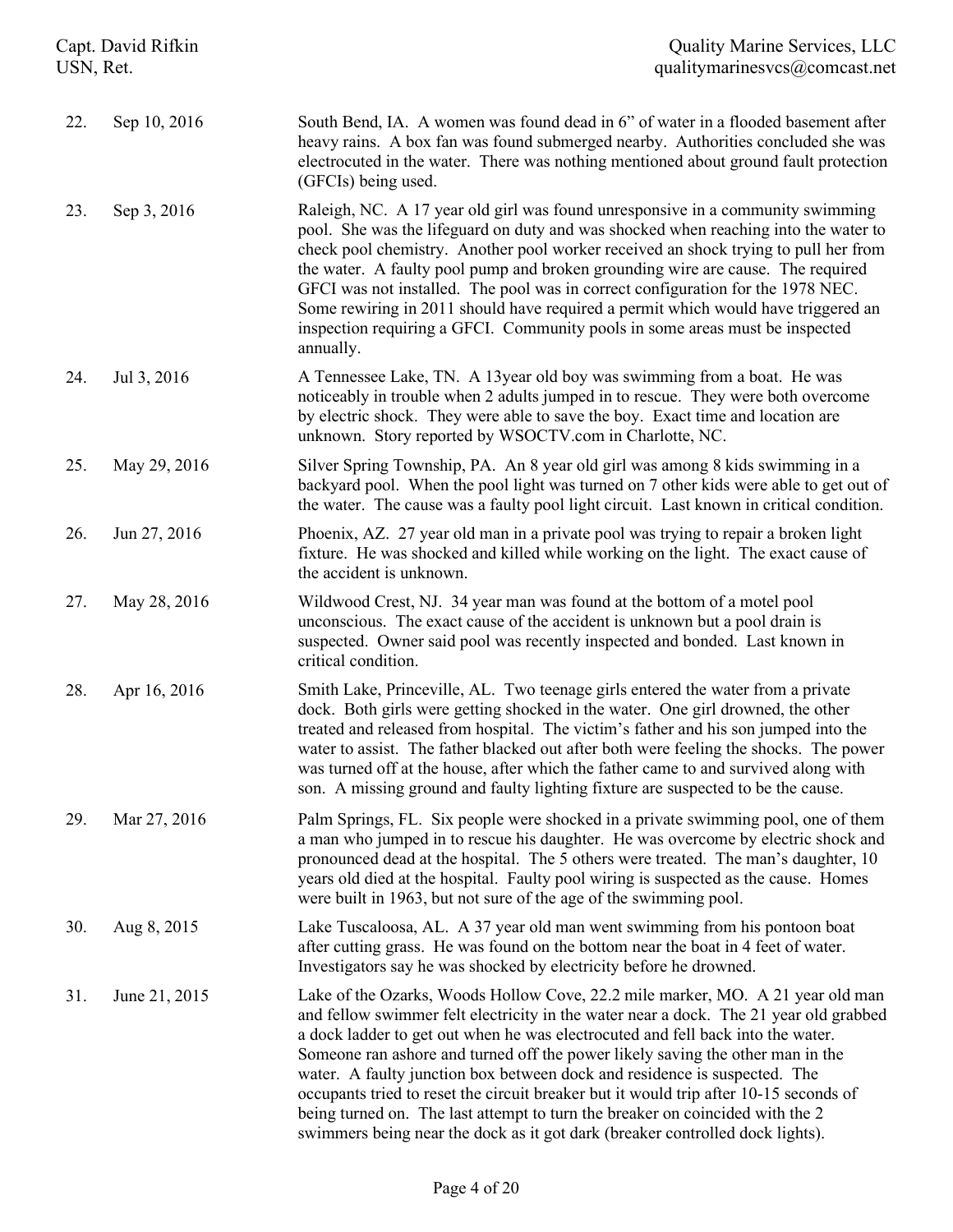| Capt. David Rifkin<br>USN, Ret. |               | <b>Quality Marine Services, LLC</b><br>qualitymarinesvcs@comcast.net                                                                                                                                                                                                                                                                                                                                                                                                                          |  |
|---------------------------------|---------------|-----------------------------------------------------------------------------------------------------------------------------------------------------------------------------------------------------------------------------------------------------------------------------------------------------------------------------------------------------------------------------------------------------------------------------------------------------------------------------------------------|--|
| 32.                             | Aug 24, 2014  | Lake Bruin, Tensas Parish, LA. Two teenage girls were shocked when trying to exit<br>the water using a ladder on a pontoon boat. The 13yo died, the 17yo was<br>hospitalized. A faulty boat lift is blamed for energizing the ladder of the boat.                                                                                                                                                                                                                                             |  |
| 33.                             | Aug 2, 2014   | Puyallup River, WA. An 18 year old girl died while tubing with a friend down the<br>Puyallup River. At one point her legs became numb and she lost consciousness. She<br>could not be revived. Inspectors found a close by irrigation pipe energized to 280v<br>and suspect this is the cause. No reports of injuries to the friend.                                                                                                                                                          |  |
| 34.                             | July 20, 2014 | Piney Shores Resort, Lake Conroe, Conroe, TX. 8 year old boy was sitting at the end<br>of a dock and dangled feet in water. He had an unusual movement and fell into the<br>water. Later found unresponsive by father and pronounced dead at hospital. Exposed<br>electrical wiring was found on the dock. Electrocution, not drowning was determined<br>to be the contributing cause of the death.                                                                                           |  |
| 35.                             | June 10, 2014 | Lake Powell, UT. A 22 year old man jumped off the stern of a boat docked at the<br>Bullfrog Lake Marina. He surfaced briefly then went back under. His death was<br>caused by electric current leaking into the water from a boat docked at the next slip<br>over. The cause of the leakage is being investigated.                                                                                                                                                                            |  |
| 36.                             | Apr 23, 2014  | North Miami Beach, FL. A 7 year old boy was electrocuted at his home in the family<br>swimming pool. An older brother felt a shock and urge the victim and a younger<br>brother to get out. The victim did not hear his brother, and immediately thereafter<br>was killed. A rescuer performing CPR put his hand in the water and felt a shock. A<br>faulty swimming pool light is the likely cause of the accident. The presence of a<br>GFCI was not mentioned in the newspaper reports.    |  |
| 37.                             | Sep, 2013     | Houston, TX. An older man was killed in a swimming pool attempting to rescue a<br>child. Faulty pool lights were suspected as the cause. Date approximate (Labor Day<br>weekend, 2013).                                                                                                                                                                                                                                                                                                       |  |
| 38.                             | July 25, 2013 | Ellijay, GA. A 19 year old girl was electrocuted after a power outage at a home<br>where she was watching a 5 year old girl. A power line came down about 25ft from<br>the house. She went outside to investigate the power outage and either stepped in<br>puddle of water or soggy ground. The voltage gradient from the downed power line<br>was enough to electrocute her.                                                                                                                |  |
| 39.                             | July 19, 2013 | Syracuse, NY. A 12 year old girl was electrocuted while filling an inflatable pool in<br>her backyard. Witness say she picked up an extension cord or electric pump plugged<br>into a receptacle, and began shaking. She then fell into the pool. Rescuers received<br>shocks trying to get her out of the pool. Although not mentioned, it was likely that<br>the receptacle was not protected by an operable GFCI as required by the National<br>Electric Code for all outdoor receptacles. |  |
| 40.                             | July 17, 2013 | Davidson County, NC. An 11yo girl was electrocuted in a swimming pool. It was<br>reported that a power line wire came down in the parking lot near the pool. The girl<br>touched the ladder of the pool and was shocked. Rescuers trying to help the girl were<br>also shocked. Electricity was likely flowing from the downed wire into the earth, and<br>passed through the pool enroute to its source.                                                                                     |  |
| 41.                             | July 4, 2013  | Eagle Lake in Orrick Township, Sherburne County, MN. A man was holding a<br>plugged-in battery charger while standing in 20" of water. He was preparing to<br>connect the charger to his houseboat. He slipped and immersed the charger which<br>resulted in a severe electrical shock. He died on 7 July. A woman who went to his<br>aid was also shocked and unconscious but was revived at the scene. It is unknown<br>whether the charger was properly grounded.                          |  |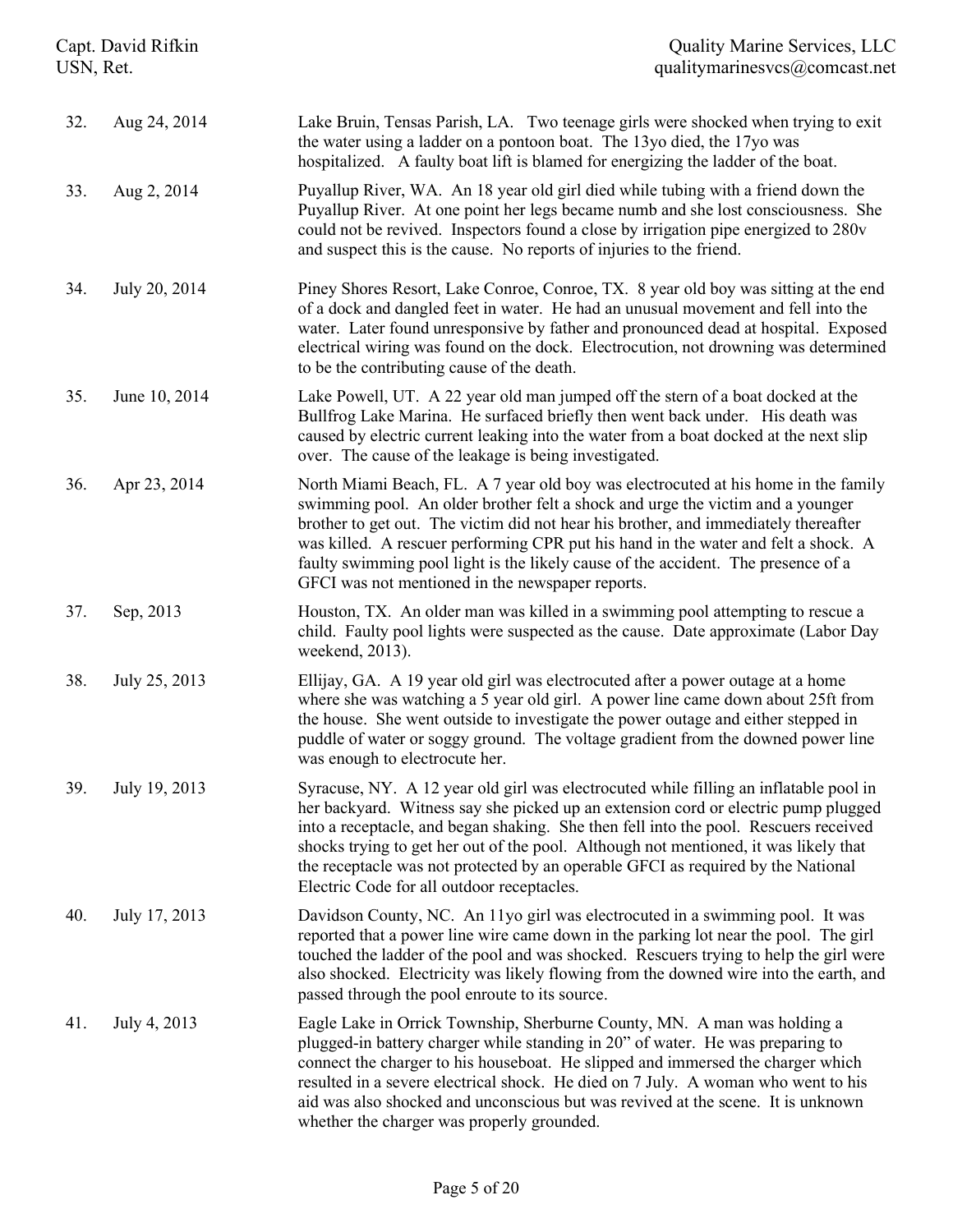| Capt. David Rifkin<br>USN, Ret. |               | <b>Quality Marine Services, LLC</b><br>qualitymarinesvcs@comcast.net                                                                                                                                                                                                                                                                                                                                                                                                                                                                  |  |
|---------------------------------|---------------|---------------------------------------------------------------------------------------------------------------------------------------------------------------------------------------------------------------------------------------------------------------------------------------------------------------------------------------------------------------------------------------------------------------------------------------------------------------------------------------------------------------------------------------|--|
| 42.                             | June 30, 2013 | Pulaski County, KY, near South Fork of Lake Cumberland near Garland Bend. A<br>man swimming at a private dock reaches up to pull a ladder down to exit the lake.<br>The ladder contacted a frayed electrical wire energizing the ladder. The man was<br>electrocuted, but was able to move his 2yo son out of danger. Others felt shocks<br>trying to help the man.                                                                                                                                                                   |  |
| 43.                             | May 20, 2013  | Grayson County, KY, Rough River Lake. A 36 year old man and one of his dogs<br>were lost near a marina boat slip. He jumped into the water when the dog was having<br>problems. Witnesses report the man's eyes rolled back and he went under the water<br>suddenly. Inspectors found a shore cord (with a submerged coupling between two<br>cords) was energized and reported this was the cause of the electrocution. The man<br>was reportedly 10-15 feet from the houseboat. They found multiple NEC violations<br>at the marina. |  |
| 44.                             | Sep 27, 2012  | Tims Ford Lake, Franklin County, TN. A 39 year old man was swimming from a<br>dock when he died from electrical shock. Faulty wiring on the dock is blamed for the<br>death. The home had been struck by lightning in the recent past but it is unknown if<br>this is related to the electricity in the water that killed the man.                                                                                                                                                                                                    |  |
| 45.                             | Sep, 2012     | Americus, GA, South Georgia Technical College. A 19 year old woman was<br>electrocuted in a fountain pond while retrieving her young son's ball. Efforts to assist<br>her were thwarted by others receiving electrical shocks. Investigators found 17<br>violations in the electrical supply to the pond. One month earlier another student<br>reported shocks (the pond was only drained and cleaned as a result).                                                                                                                   |  |
| 46.                             | Aug 30, 2012  | Bingham County, Idaho. Two men and a woman were electrocuted in an irrigation<br>ditch. The woman went in to rescue a dog, and the 2 men tried to rescue the woman.<br>A faulty irrigation pump was responsible for this tragedy.                                                                                                                                                                                                                                                                                                     |  |
| 47.                             | Aug 22, 2012  | Los Angeles, CA. A man speeding in a car hit a fire hydrant and electrical pole. The<br>energized from the pole ended up in the large puddle created by the broken fire<br>hydrant. 2 women were electrocuted when they entered the puddle to try and assist<br>the driver.                                                                                                                                                                                                                                                           |  |
| 48.                             | July 25, 2012 | Tampico, IL. A 14 year old boy and girl were electrocuted while detasseling corn in<br>an IL cornfield. A lightning strike is suggested to have destroyed the grounding<br>system for an irrigation pump. A fault in the pump then leaked electricity into the<br>ground creating electrical gradients across puddles and other wet areas.                                                                                                                                                                                            |  |
| 49.                             | July 25, 2012 | Cohasset, MN, Pokegama Lake. Two men and a woman were shocked by an<br>extension cord in the water, presumably from a boat lift. One of the men could not be<br>revived and died. The other two were hospitalized in serious condition.                                                                                                                                                                                                                                                                                               |  |
| 50.                             | July 7, 2012  | Lake of the Ozarks, MO. A 26 year old woman was swimming with her 2<br>stepbrothers when the brothers felt a tingling. The boys swam to one dock and were<br>unharmed. The woman swam to a different dock, apparently where there was faulty<br>wiring. She may have been electrocuted when she touched something metallic on<br>this dock. She could not be revived at the scene.                                                                                                                                                    |  |
| 51.                             | July 4, 2012  | Lake of the Ozarks, MO. A 13 year old girl and her 8 year old brother were killed by<br>electricity while swimming near a private dock. The hot wire to an electrical outlet<br>had chafed and shorted to the dock framing steel. This steel structure was not<br>bonded, nor was there GFCI protection as required by the National Electric Code.                                                                                                                                                                                    |  |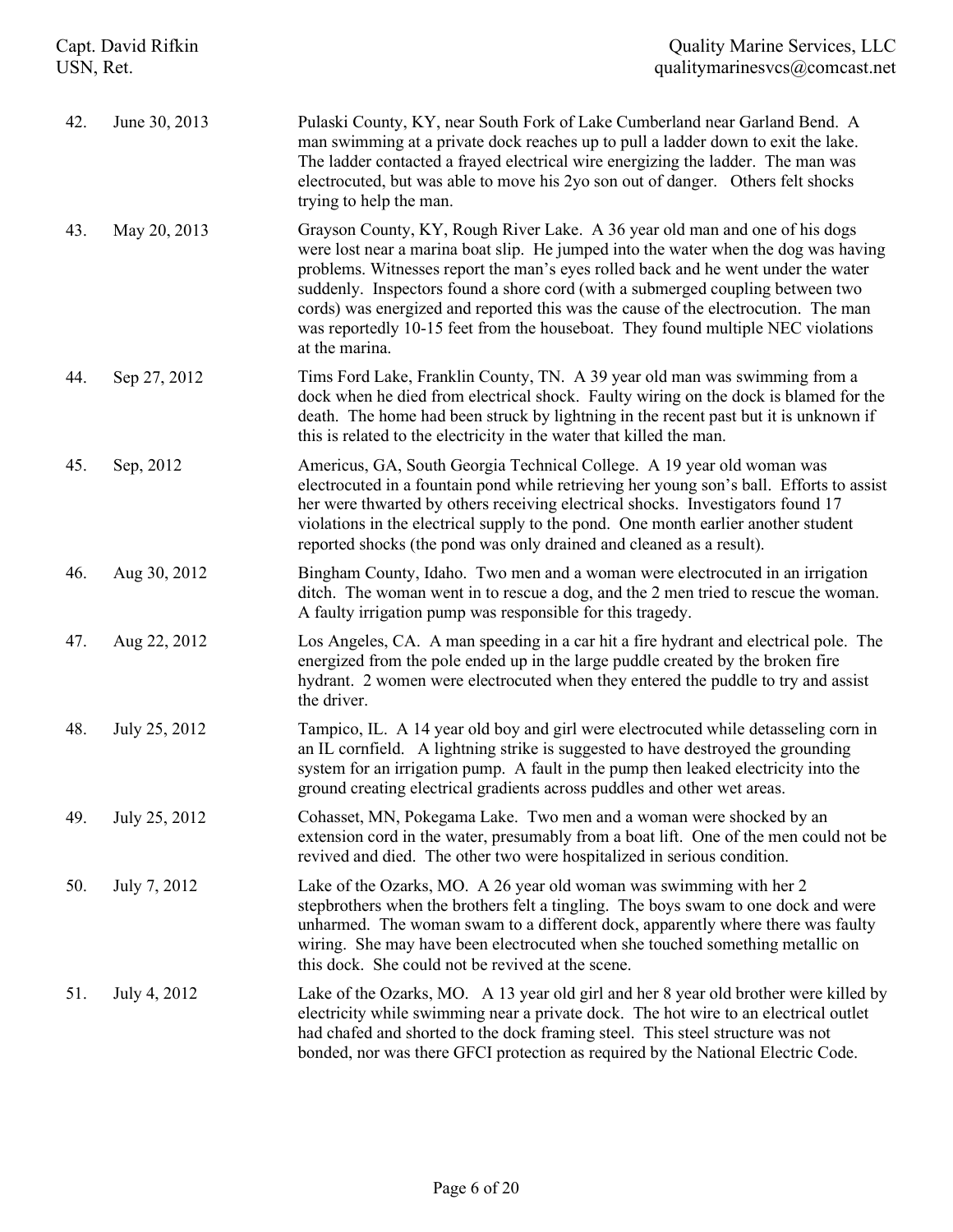| Capt. David Rifkin<br>USN, Ret. |               | <b>Quality Marine Services, LLC</b><br>qualitymarinesvcs@comcast.net                                                                                                                                                                                                                                                                                                                                                                                                                                                                                                             |  |
|---------------------------------|---------------|----------------------------------------------------------------------------------------------------------------------------------------------------------------------------------------------------------------------------------------------------------------------------------------------------------------------------------------------------------------------------------------------------------------------------------------------------------------------------------------------------------------------------------------------------------------------------------|--|
| 52.                             | July 4, 2012  | German Creek Marina on Cherokee Lake, Bean Station, TN. A 10 year old and 11<br>year old boys were killed by electricity in the water at a TN marina while swimming<br>between 2 docked houseboats. An 8 year old girl also swimming with the boys was<br>shocked but pulled to safety. Several adults and another 12 year old boy were<br>shocked trying to rescue the 2 boys. Faulty houseboat wiring on one of the boats is<br>believed to be one of the causes.                                                                                                              |  |
| 53.                             | June 27, 2012 | Celebration, FL. An 11 year old girl was electrocuted when she reached into a mini<br>golf pond at an Orlando, FL resort to retrieve a golf ball. A man trying to help her<br>was also shocked. The cause was faulty pond pump that was not protected by the<br>required GFCI. Water came in contact with the pumps windings and electrified the<br>small cement pond on the mini golf course.                                                                                                                                                                                   |  |
| 54.                             | May 5, 2012   | Lake Sinclair, Putnam County, GA. A 25-year-old woman was apparently<br>electrocuted when she reached from the water and touched either a box or bare wire<br>on the dock (it was being worked on at the time). Another woman in the water was<br>shocked when she pulled the 25 year old away from the dock and held her head above<br>water. She could not be revived at the scene.                                                                                                                                                                                            |  |
| 55.                             | Aug 15, 2011  | Traverse City, MI, Clinch Marina. An 18 year old boy died in West Arm Great<br>Traverse Bay when an electrical fault (reportedly from dock wiring) caused current to<br>enter the water where the boy and a friend were swimming. The friend reported<br>feeling electricity in the water. "No Swimming" signs were posted in some locations<br>in the marina.                                                                                                                                                                                                                   |  |
| 56.                             | May 28, 2011  | Lake City, MN. A 50 year old man was electrocuted in Lake Pepin near a boat lift<br>which had exposed wiring. His dog was in the water and was shocked and began to<br>sink. Another man jumped in to rescue the dog but was shocked (he escaped the<br>water). The 50 year old man then jumped in for his dog and appeared to have been<br>electrocuted.                                                                                                                                                                                                                        |  |
| 57.                             | July 26, 2010 | Lake Freeman, Carroll County, IN. A 13 year old boy was swimming with 3 other<br>children when they started to feel a tingle. The 13 year old attempted to exit the<br>water at the dock but fell back into the water. The other children managed to exit the<br>water. A water-soaked electrical junction box was located on the dock nearby and is<br>the likely source for the electrical current in the water.                                                                                                                                                               |  |
| 58.                             |               | Removed.                                                                                                                                                                                                                                                                                                                                                                                                                                                                                                                                                                         |  |
| 59.                             | July 10, 2010 | York, SC. A 54 year old man died after jumping into a swimming pool to help his<br>granddaughter. The granddaughter was receiving a shock from the pool's railing<br>when the man jumped in to help her. He grabbed the pool's railing and reportedly<br>"stuck" to it. His grandson reported that he had felt electricity in his chest when near<br>the edge of the pool (until a light was turned off). Electric shock is the probable<br>cause of death.                                                                                                                      |  |
| 60.                             | June 21, 2010 | Smith Lake, Birmingham, AL. A 16 year old boy was climbing a dock ladder when<br>he suddenly fell back into the water. He was immediately unresponsive when<br>recovered by friends. Electrocution (from an energized dock ladder) is suspected as a<br>possible cause of death.                                                                                                                                                                                                                                                                                                 |  |
| 61.                             | June 2010     | Lake Waccamaw, NC. A boy was killed swimming near a boat lift. A the owner was<br>told by another child that he was feeling tingles in the water. The owner reached up,<br>touched the boat lift and was shocked. He told the other kids to get out of the water.<br>After exiting he noticed one boy face down in the water. He could not be revived at<br>the scene. There was an open ground in the lines from the house to the dock, and one<br>of the small junction boxes under the dock was filled with water. The cause may<br>have also been a fault to the lift motor. |  |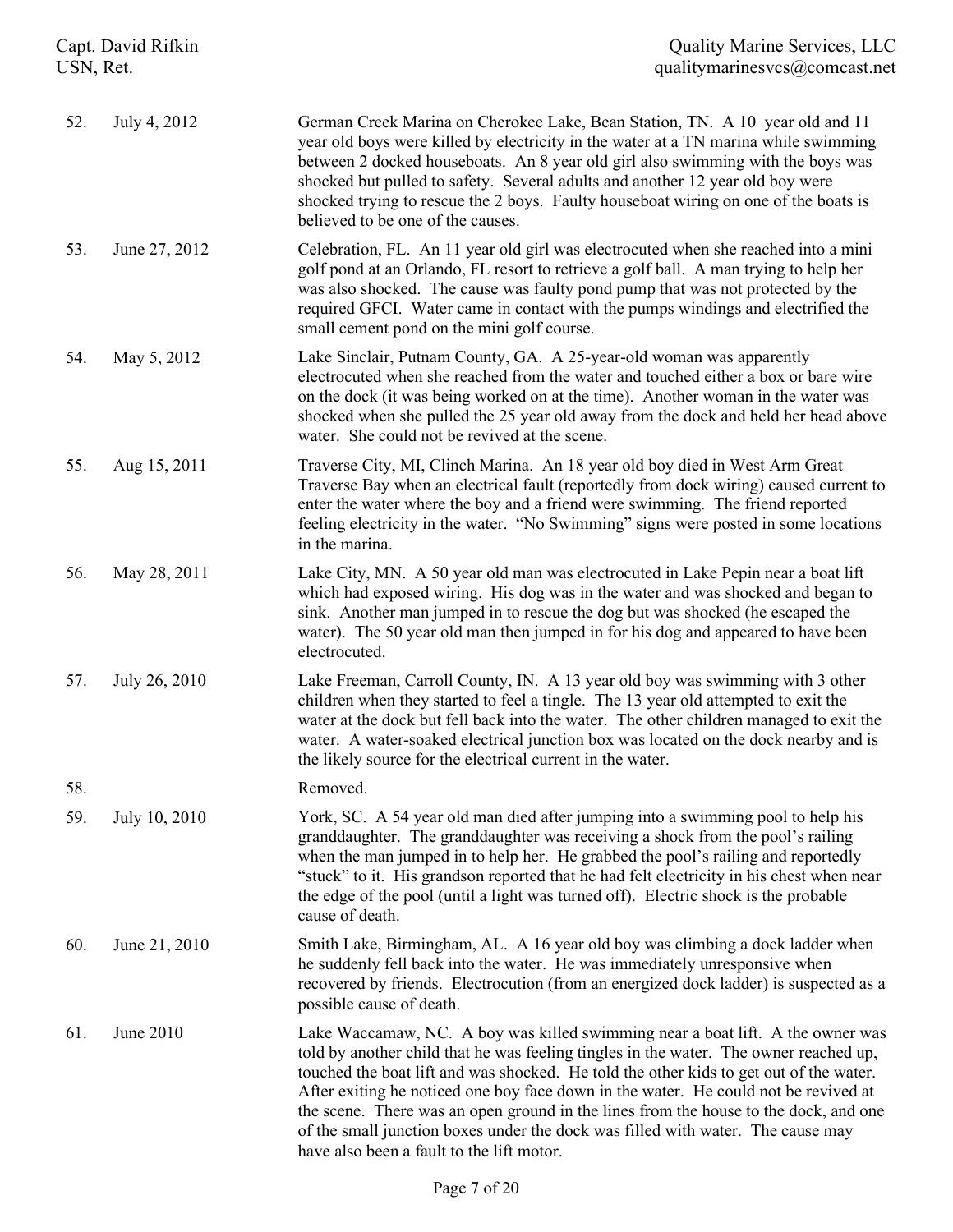| Capt. David Rifkin<br>USN, Ret. |               | <b>Quality Marine Services, LLC</b><br>qualitymarinesvcs@comcast.net                                                                                                                                                                                                                                                                                                                                                                                                                                                                                                                                                                                                                                                                                                                              |
|---------------------------------|---------------|---------------------------------------------------------------------------------------------------------------------------------------------------------------------------------------------------------------------------------------------------------------------------------------------------------------------------------------------------------------------------------------------------------------------------------------------------------------------------------------------------------------------------------------------------------------------------------------------------------------------------------------------------------------------------------------------------------------------------------------------------------------------------------------------------|
| 62.                             | May 29, 2010  | Stonewall Jackson Lake, WV. A 15 year old boy was climbing onto the swim<br>platform of a boat. When he touched the ladder he received an electrical shock and<br>he fell back into the water and reportedly drowned. A girl still in the water felt the<br>shock and was treated and released from a local hospital. Cause was improper repair<br>of the pedestal end of shore cord (hot and ground were reversed). It is likely this was<br>an electrocution rather than a drowning.                                                                                                                                                                                                                                                                                                            |
| 63.                             | Aug 23, 2008  | Lake Hamilton, Hot Springs, AR. 14 year old girl swimming near a metal swim<br>ladder with a 7 year old boy and his mother near by. Without warning the boy began<br>to scream and his mother became incapacitated on the swim ladder. As the girl<br>attempted to help the boy she sank out of sight. The boy's father pulled him to safety<br>and helped his wife onto the dock. Preliminary investigation revealed an unbonded<br>metal pole, welded to the dock, on which was mounted a halogen light, which had<br>just been turned on by its photo cell, and had an AC fault due to chafed wires which<br>energized the dock frame and ladder. Boy and mother required hospitalization.<br>Voltage to ground on the ladder measured at 103 VAC. The girl was recovered later<br>that night. |
| 64.                             | July 28,2007  | Lake of The Ozarks, MO Twenty four year old female attempted to exit the water<br>using a metal ladder at the end of a private dock. She apparently experienced a<br>paralyzing electric shock which caused her to fall back into the water and drown.<br>Several people had reported being shocked by the ladder and the dock owner had<br>gone to shut the power off. The dock power wiring termination was found submerged<br>under the dock near the exit point.                                                                                                                                                                                                                                                                                                                              |
| 65.                             | July 24, 2006 | Lake Lanier, Cumming, GA. Seventeen year old boy in water near a private dock,<br>working on a jet ski with two friends, was overcome by electric shock. Extension<br>cord with damaged insulation caused the metal dock to become energized. Friends<br>also shocked, and partially disabled, could not help their friend. Father of victim<br>fought paralyzing shock and pulled unconscious son away from dock – he could not<br>be resuscitated. Investigation planned.                                                                                                                                                                                                                                                                                                                       |
| 66.                             | July 14, 2006 | River Street Marina, Port Huron, MI. A 20 year old man jumped, or fell, into the<br>water from the pier behind a 29' boat, moored stern too. He became disabled as he<br>attempted to climb onto the swim platform. Two friends attempting to pull him<br>onboard reported being shocked. He could not be resuscitated. Shock induced<br>ventricular fibrillation likely cause of death. The next day an inspector reported<br>107vac in the water behind the boat. Subsequent investigation confirmed the voltage<br>behind the boat. The cause was an AC to DC fault in the battery charger energizing<br>the underwater gear and no AC to DC bonding connection.                                                                                                                               |
| 67.                             | June 24, 2006 | Brady Mountain Resort, Lake Quachita, Hot Springs, AR. A 14 year old boy died<br>from electric shock while swimming near a houseboat. A friend was also shocked<br>and taken to a hospital and released. A man jumped in to help and was rendered<br>unconscious but was unharmed after regaining consciousness. The cause appeared to<br>be inserting a shore cord with a $30A/125V$ (L5-30) plug (with the grounding pin bent<br>back) into a 50A-125/250V receptacle in such a way so as to energize the neutral,<br>which was connected to the bonding system, thereby energizing the hull.                                                                                                                                                                                                   |
| 68.                             | June 10, 2006 | Lake Michigan, Racine Harbor, WI. A 56 year old man was killed when he went<br>swimming from the stern platform of a boat. Inquest listed death as "Accidental<br>Electrocution" and did not establish a root cause. Victim's wife stated that the<br>Reverse Polarity light flickered on and went out when power applied to vessel.<br>Comment: A reverse polarity situation along with a grounded neutral can energize<br>underwater metals on a boat.                                                                                                                                                                                                                                                                                                                                          |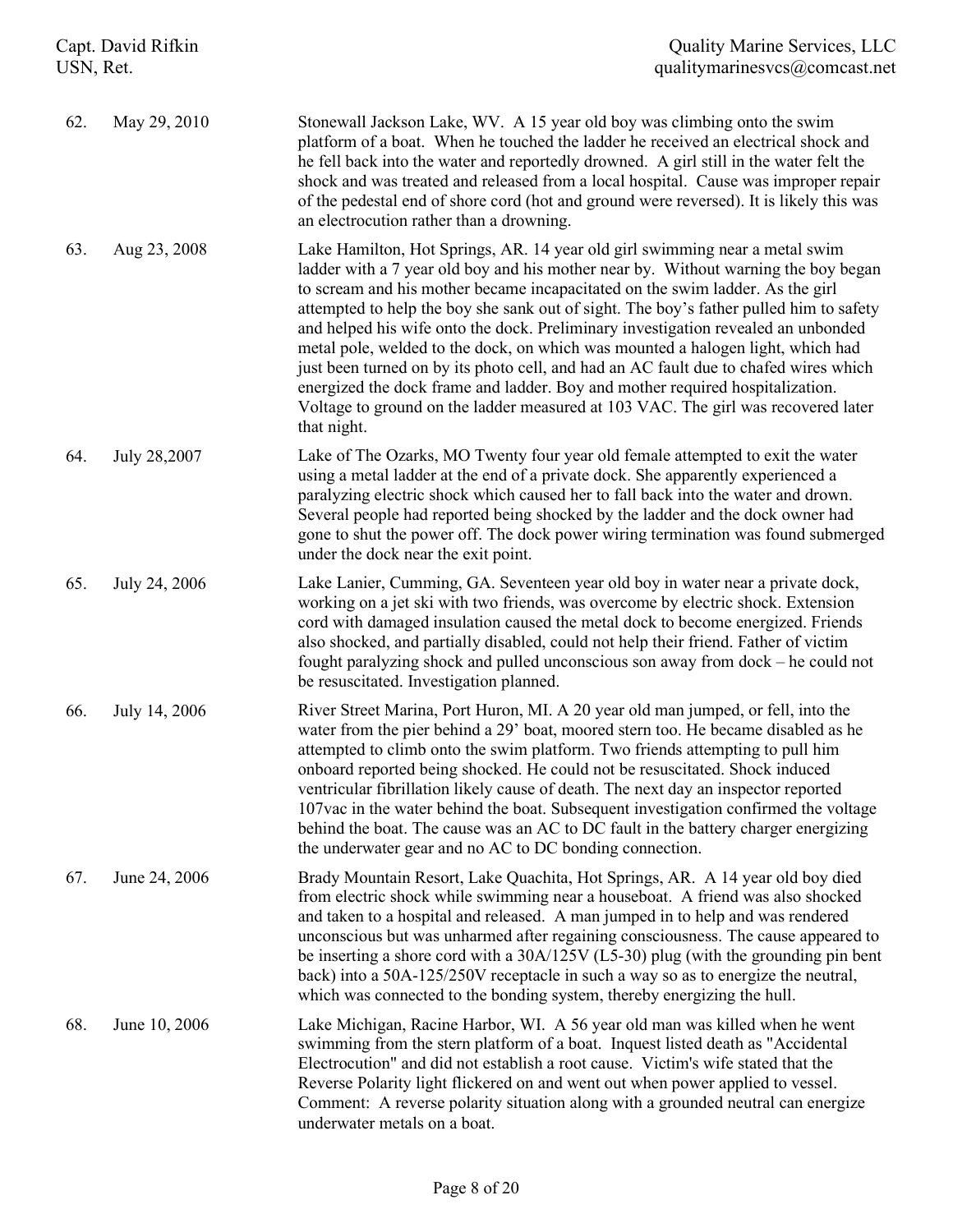| Capt. David Rifkin<br>USN, Ret. |               | <b>Quality Marine Services, LLC</b><br>qualitymarinesvcs@comcast.net                                                                                                                                                                                                                                                                                                                                                                                                                                                                                                                                                                                                                                                                                                                                                                                                                                                                                                                                                                                                                                                                                                                                                                                                                                                                                                             |  |
|---------------------------------|---------------|----------------------------------------------------------------------------------------------------------------------------------------------------------------------------------------------------------------------------------------------------------------------------------------------------------------------------------------------------------------------------------------------------------------------------------------------------------------------------------------------------------------------------------------------------------------------------------------------------------------------------------------------------------------------------------------------------------------------------------------------------------------------------------------------------------------------------------------------------------------------------------------------------------------------------------------------------------------------------------------------------------------------------------------------------------------------------------------------------------------------------------------------------------------------------------------------------------------------------------------------------------------------------------------------------------------------------------------------------------------------------------|--|
| 69.                             | May 22, 2006  | Weiss Lake, Cherokee County, AL. A 24 year old young man was killed while in the<br>water near a pier. He was attempting to rescue his friend who had become paralyzed<br>by an electric shock while trying to exit the water via a metal ladder. Another friend<br>was also disabled by shock as he entered the water to assist. The two young men, who<br>were shocked, were not seriously injured. There was an electric windmill on a metal<br>tower attached to the ladder, and was apparently powered by an incorrectly modified<br>extension cord, and which may have been connected to a non-functioning GFCI<br>outlet. A bystander on the dock pulled the power cord just in time, or there may have<br>been two more victims. Investigation underway.                                                                                                                                                                                                                                                                                                                                                                                                                                                                                                                                                                                                                 |  |
| 70.                             | Mar 18, 2006  | Summerset Lake near Desoto, St. Louis, MO. In the early evening a teenage boy<br>became paralyzed by electric shock, and drowned, while attempting to swim toward a<br>metal ladder attached to a private dock. Two friends were rendered unconscious but<br>were resuscitated and required hospitalization. During several investigations, initially<br>and over the next months, it was determined that the dock wiring was properly<br>installed, the metal dock frame and ladder were bonded, and no loads were operating<br>at the time of the accident. However, clamping the dock supply cable with an AC<br>ammeter disclosed 10 amps flowing (likely in the ground wire) and 4-6 VAC was<br>measured approximately 2 ft. away from the ladder on several separate occasions.<br>The subsequent legal action resulted in a jury finding the local utility at fault. It seems<br>that a near-by underground power distribution cable had a defective (or missing)<br>neutral which caused the neutral current to seek a path back to the substation through<br>the earth and into the lake. This earth leakage current concentrated at the bonded<br>swim ladder resulting in a lethal gradient of more than 2 V/Ft near the ladder. These<br>earth leakage currents are fairly common but this is the first serious incident we have<br>recorded due to this phenomenon. |  |
| 71.                             | June 27, 2005 | Scott's Creek Marina at Cave Run Lake, Moorhead, KY. A 19 year old girl drowned,<br>while in the water near a houseboat, due to electric shock caused by a battery charger<br>in the engine compartment which had become partially submerged and energized the<br>hull. Owner had rewired the boat with no bonding system. Another girl sustained<br>burns on her legs while reaching into the water to help the victim. A nearby rescuer<br>swam toward the scene and was shocked and paralyzed by the electrical field. Only<br>two feet from the victim he had to turn around and swim out of the field to survive.                                                                                                                                                                                                                                                                                                                                                                                                                                                                                                                                                                                                                                                                                                                                                           |  |
| 72.                             | Sept 2004     | Lake Of The Ozarks, MO 22 year old male stepped on an electrical cable upon<br>exiting the water after swimming behind a private residence – fell face down into<br>water unconscious – could not be revived. No information on cable.                                                                                                                                                                                                                                                                                                                                                                                                                                                                                                                                                                                                                                                                                                                                                                                                                                                                                                                                                                                                                                                                                                                                           |  |
| 73.                             | Sept 13, 2004 | Ross Barnett Reservoir, Ridgeland, MS. A 16 yr old boy was swimming in the<br>marina when he approached a houseboat. He screamed as if in pain and disappeared<br>under the water. He could not be revived after divers recovered his body. A friend in<br>the water also felt a shocking sensation. The cause was a home made shore cord,<br>hard wired to the panel which was passed through a hole in sheet metal siding with no<br>chafe protection. The insulation was cut by boat motion and shorted the hot<br>conductor to the siding. The siding was not adequately grounded to the shore<br>grounding system but was connected to the boat's bonding system, which caused the<br>hull to go up in potential killing the boy.                                                                                                                                                                                                                                                                                                                                                                                                                                                                                                                                                                                                                                           |  |
| 74.                             | Aug 8, 2004   | Lake Travis, Austin, TX. Young man, in good health, swimming, in evening,<br>unobserved, between two sections of marina dock – disappeared. Came to surface<br>two days later. No toxic substance found on post mortem, but Joule marks (electrical<br>contact points) found on right wrist and left leg and shin. Suspected electric shock<br>drowning. Accident under investigation. (See follow-up, last page)                                                                                                                                                                                                                                                                                                                                                                                                                                                                                                                                                                                                                                                                                                                                                                                                                                                                                                                                                                |  |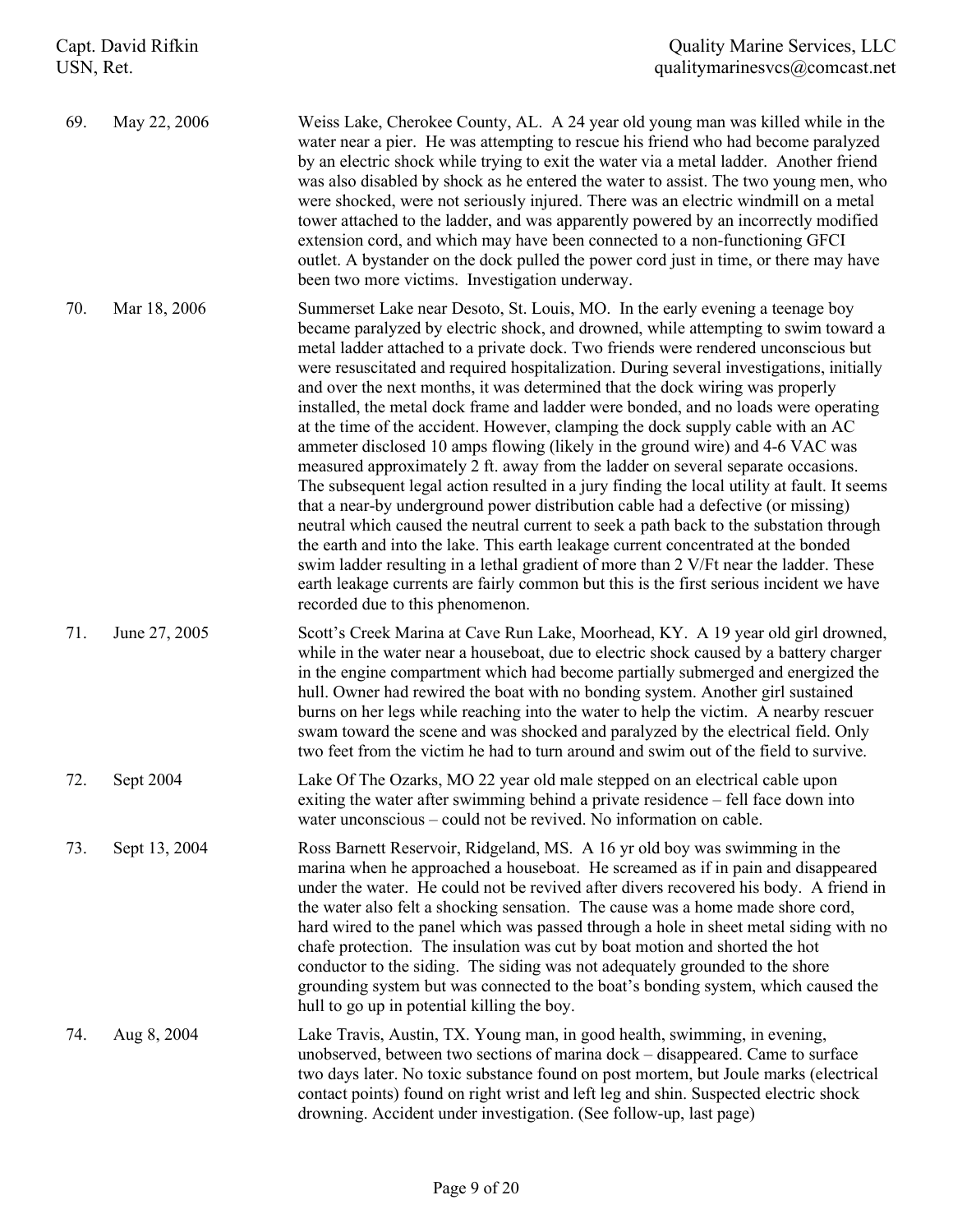| Capt. David Rifkin<br>USN, Ret. |               | <b>Quality Marine Services, LLC</b><br>qualitymarinesvcs@comcast.net                                                                                                                                                                                                                                                                                                                                                                                                                                    |
|---------------------------------|---------------|---------------------------------------------------------------------------------------------------------------------------------------------------------------------------------------------------------------------------------------------------------------------------------------------------------------------------------------------------------------------------------------------------------------------------------------------------------------------------------------------------------|
| 75.                             | June 19, 2004 | Lake Waccamaw, NC Ten year old boy drowned while swimming with friends near a<br>private dock boat lift that had just been raised from the water. An adult reported a<br>heavy shock when touching the lift and several children in the water reported being<br>shocked. Victim was noticed motionless face down nearby – could not be revived.<br>Lift frame had become energized and the bonding conductor from the supply panel<br>was not connected.                                                |
| 76.                             | June 5, 2004  | Lake Wylie, Charlotte, NC. Two young boys swimming at bow of houseboat called<br>for help. Father of victim and friend rushed forward - boy on ladder said he was<br>being shocked, other boy in water not moving. Friend rushed aft to pull shore cord as<br>father went onto water – his son could not be resuscitated. May not be exact<br>sequence. Causes of energized hull were substantial errors in wiring on the dock as<br>well as on the boat, apparently done by non qualified individuals. |
| 77.                             | Aug 3, 2003   | Bull Shoals Lake, Bull Shoals, AR. Diver found Aug. 5 in shallow water 8 ft. from<br>his dock, drowned. Incorrectly wired dock junction box caused 117 VAC to appear<br>on metal dock components. Rescue diver reported feeling shock sensation 20 ft. from<br>dock!                                                                                                                                                                                                                                    |
| 78.                             | June, 2003    | Allatoona Lake, GA. Six wildlife fatalities (ducks!!) Houseboat pulled away from<br>the dock and still connected shore power cord separated in middle and fell into water.<br>Six dead ducks found floating nearby.                                                                                                                                                                                                                                                                                     |
| 79.                             | May, 2003     | Cape Coral, Florida. Double drowning, section of re-bar driven through power cable<br>to back yard boat lift caused line potential to appear on lift frame, salt water.<br>Ventricular fibrillation likely cause of death - not confirmed.                                                                                                                                                                                                                                                              |
| 80.                             | May 31, 2002  | Lake Cumberland, Monticello, KY. Double drowning (mother and daughter), fault<br>on houseboat, fresh water. 125V plug at boat end of shore cord rewired by owner for<br>$220V - L2$ connected to "GR" pin - ground lead in 4 wire cord cut and taped off!<br>Hull rose to line potential.                                                                                                                                                                                                               |
| 81.                             | March, 2002   | Bay Marina Boat Works, Biloxi, MS. Some electrical work had recently been done at<br>this yard, which resulted in reverse polarity connections at the shore cord receptacles<br>for the stored boats. Over a short time period several boat owners reported being<br>shocked as they worked on their boats, and one owner was electrocuted. The<br>possibly of a missing ground combined with a ground- neutral connection on the<br>lethal boat was not investigated.                                  |
| 82.                             | Sept 15, 2001 | Farr Shores, Lake Hamilton, Hot Springs, AR. Girl receiving electric shock after<br>water-sliding into water at stern. Man attempting rescue drowns. Reverse polarity,<br>neutral to ground fault in a light fixture on the boat, and poor bonding to the service<br>caused the accident, fresh water. Boat unplugged in time to save girl.                                                                                                                                                             |
| 83.                             | June 6, 2001  | Residence, Timber Ridge Dr., Dumfries, VA, Lake Montclair. Two young boys<br>entered water near pontoon boat. Battery chargers (2) connected to modified<br>extension cord from house. Electric shock drowning – cause of energized hull not<br>reported.                                                                                                                                                                                                                                               |
| 84.                             | May, 2001     | New Orleans, Electrocution – Boy using conveyor to transfer shrimp – no ground,<br>salt water.                                                                                                                                                                                                                                                                                                                                                                                                          |
| 85.                             | Apr 10, 2001  | Norris Lake, Lafollette, TN. Two teenage boys swimming behind house boat. One<br>boy climbed onto swim platform complaining of feeling severe shock – other boy fell<br>back from ladder-his head not below water (ventricular fibrillation?). Could not be<br>resuscitated. Damaged power cable to boat, black lead energized hull, ground wire<br>burned in two – breaker did not trip due to incorrect connection (may not be exact<br>sequence).                                                    |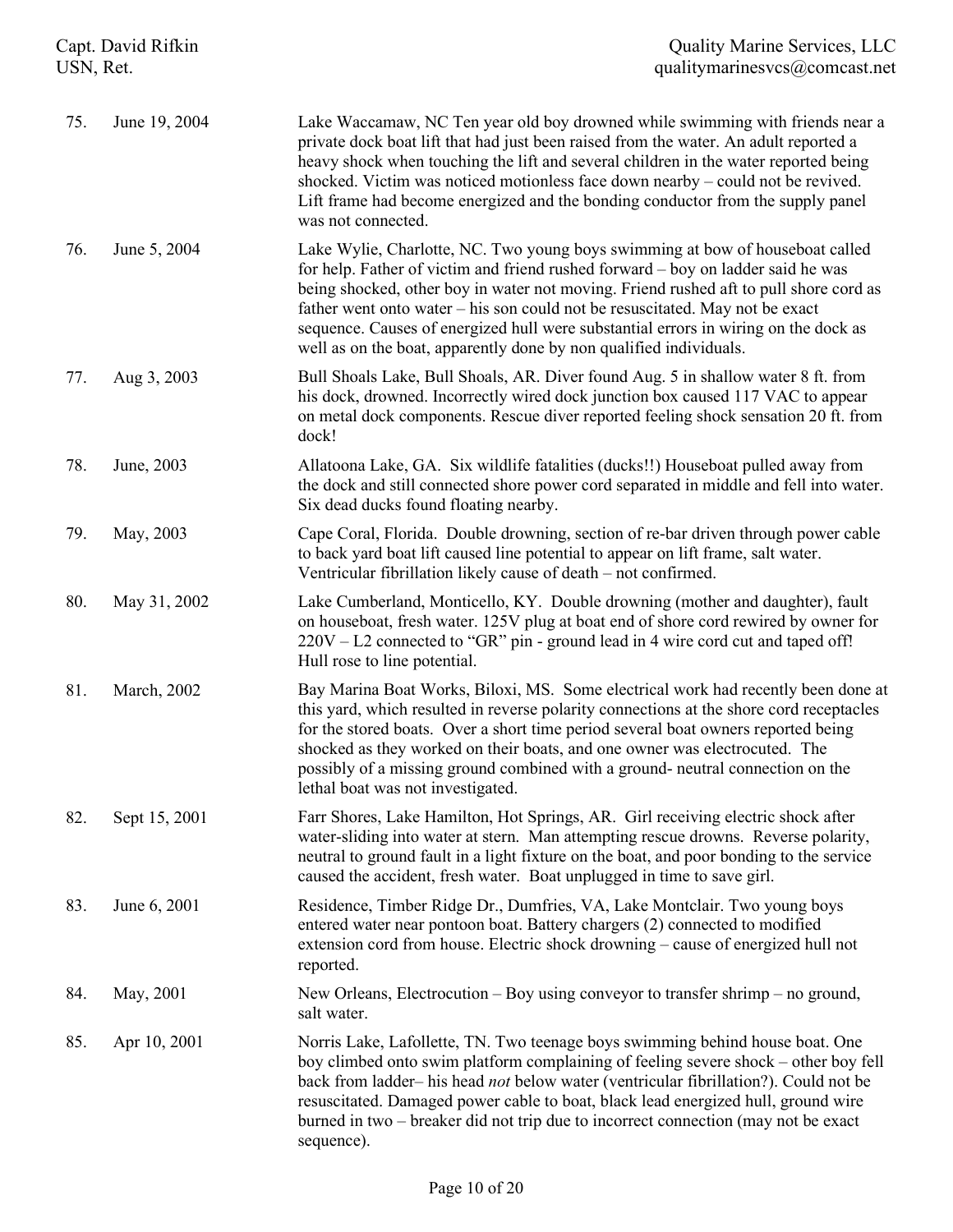| Capt. David Rifkin<br>USN, Ret. |                  | <b>Quality Marine Services, LLC</b><br>qualitymarinesvcs@comcast.net                                                                                                                                                                                                                                                                                                                                                                                                                                                                                   |
|---------------------------------|------------------|--------------------------------------------------------------------------------------------------------------------------------------------------------------------------------------------------------------------------------------------------------------------------------------------------------------------------------------------------------------------------------------------------------------------------------------------------------------------------------------------------------------------------------------------------------|
| 86.                             | 2000 or 2001     | Put-in-Bay, Ohio, Grand Banks 42. Owner's prescription sunglasses went overboard.<br>Young bystander disappeared while trying to retrieve glasses, electric shock<br>drowning.                                                                                                                                                                                                                                                                                                                                                                         |
| 87.                             | Sept 30, 2000    | Tims Ford Lake, Winchester, TN. Two boys (21&22). Electric shock drowning.<br>Rescue diver felt electric shock. Live wire in water near dock.                                                                                                                                                                                                                                                                                                                                                                                                          |
| 88.                             | Aug 1, 1999      | Multnomah Channel, Portland, OR. 8yr old boy tubing with friends in freshwater<br>marina along slow moving river. Boy decides to swim to dock (was wearing type 3<br>life vest). Suddenly he rolled over on back near the stern of a boat. Mother enters<br>water and helps get boy on dock (she felt tingle in water). Diagnosed as electrocution<br>(head was above water almost all the time). Cause was AC to DC short on boat and<br>no connection between AC ground and DC ground. 84vac measured behind stern<br>upon subsequent investigation. |
| 89.                             | July, 1999       | Lake Mohave, AZ. Young man swimming toward stern of a house boat became<br>disabled and drowned, fresh water. Boat had a neutral-ground bond. Home made<br>shore cord "Y" became partly disconnected causing hull to become energized. 17 vac<br>measured behind stern-drive.                                                                                                                                                                                                                                                                          |
| 90.                             | July18, 1999     | Cedar hill Lake, Smithville, TN. Two young boys, with flotation devices, were<br>discovered in water, face down, a few feet behind a houseboat. 7 year old could not<br>be revived. 8 year old recovered. Electric shock drowning suspected.                                                                                                                                                                                                                                                                                                           |
| 91.                             | July, 1999       | S. Carolina, single drowning $-3$ feet of water, woman in great distress, husband<br>attempts rescue and drowns, fresh water.                                                                                                                                                                                                                                                                                                                                                                                                                          |
| 92.                             | Approx. 1999     | Rio Vista, CA. Several boys reported a tingle while swimming in this fresh water<br>marina and got out of the water. A short time later two other boys, $8 - 10$ years old,<br>drowned at the same spot. Forty-year-old power wiring running under moored boats<br>found to have substantial fault to ground because of insulation failure.                                                                                                                                                                                                            |
| 93.                             | Sept 1998        | Lake Sonoma, CA. Single drowning, young girl in great distress, fault on dock, fresh<br>water.                                                                                                                                                                                                                                                                                                                                                                                                                                                         |
| 94.                             | Approx. 1998     | AF Base, Washington, DC, boy walking on ice slipped and grabbed exposed wires on<br>dock that were supposed to have been de-energized, electrocuted.                                                                                                                                                                                                                                                                                                                                                                                                   |
| 95.                             | <b>July 1997</b> | Lake Mead, NV. Single drowning, fault on houseboat, freshwater.                                                                                                                                                                                                                                                                                                                                                                                                                                                                                        |
| 96.                             | Feb 1995         | Bolling AFB, Washington, DC. Young boy reaches from water and grabs support<br>structure for electrical junction boxes receiving lethal shock. Bare energized wires<br>found touching metal case inside junction box. Grounding wire had been cut and<br>never reattached to the junction boxes.                                                                                                                                                                                                                                                       |
| 97.                             | Approx. 1994     | Texas, single drowning, fault on boatlift, salt water. Cause of death not available.                                                                                                                                                                                                                                                                                                                                                                                                                                                                   |
| 98.                             | Sept 1993        | Oklahoma, single drowning, fault in submersible pump, fresh water.                                                                                                                                                                                                                                                                                                                                                                                                                                                                                     |
| 99.                             | August 1993      | Alexandria Bay, NY. Double drowning. Two teenage girls snorkeling near dock<br>were paralyzed by electric shock and drowned. Fault was in dock wiring gnawed by<br>rodents. Two bystanders entered the water to lend assistance, but were shocked by<br>the voltage in the water (they were treated at hospital and released).                                                                                                                                                                                                                         |
| 100.                            | <b>July 1993</b> | Oklahoma, single drowning, fault in dock lights - energized dock frame, fresh water.                                                                                                                                                                                                                                                                                                                                                                                                                                                                   |
| 101.                            | May 11,1991      | Lake Hamilton, Hot Springs, AR. A canoe carrying four young boys tipped over a<br>few dozen yards from a dock. As they swam toward the dock they felt a light tingle.<br>Three of the boys diverted away from the dock while the fourth boy continued into<br>the electric field and drowned. Cause was broken insulation on a dock wire hanging<br>in the water.                                                                                                                                                                                      |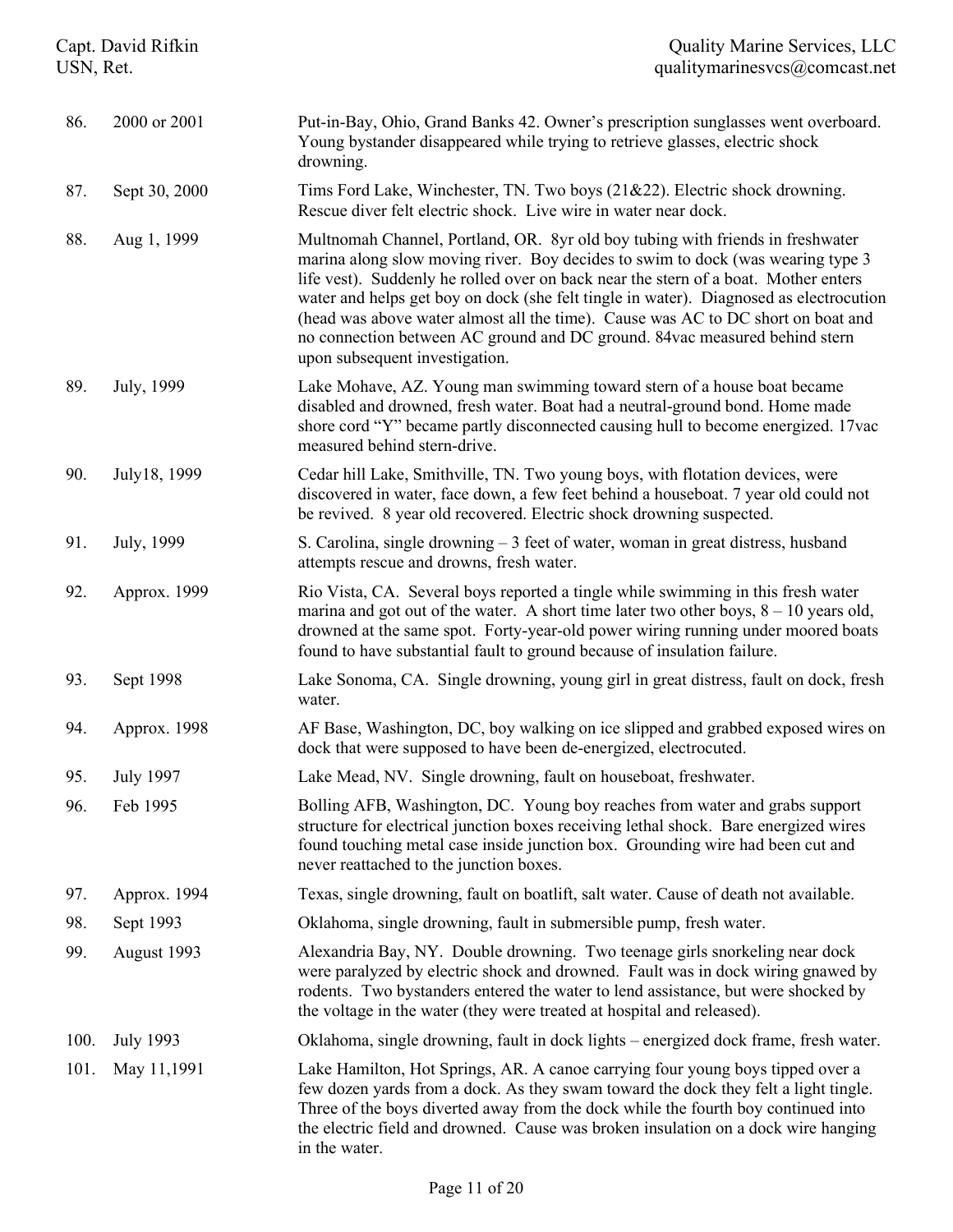| Capt. David Rifkin<br>USN, Ret. |                  | <b>Quality Marine Services, LLC</b><br>qualitymarinesvcs@comcast.net                                                                                                                                                                                                                                                                                                                                                                                                                                                                                                                          |  |
|---------------------------------|------------------|-----------------------------------------------------------------------------------------------------------------------------------------------------------------------------------------------------------------------------------------------------------------------------------------------------------------------------------------------------------------------------------------------------------------------------------------------------------------------------------------------------------------------------------------------------------------------------------------------|--|
| 102.                            | <b>July 1991</b> | Oklahoma, single drowning, fault in dock wiring, fresh water.                                                                                                                                                                                                                                                                                                                                                                                                                                                                                                                                 |  |
| 103.                            | Dec 1989         | Oklahoma, single drowning, fault in submersible pump, fresh water.                                                                                                                                                                                                                                                                                                                                                                                                                                                                                                                            |  |
| 104.                            | Apr 23, 1988     | New York State University at Albany. Sophomore waded into a pond on campus and<br>was electrocuted. Several others injured in rescue attempt. Cause was broken<br>electrical cable under the ground.                                                                                                                                                                                                                                                                                                                                                                                          |  |
| 105.                            | <b>July 1988</b> | Park Township, MI, Lake Macatawa, Bay Haven Marina. 18-year-old boy falls off<br>dock, in great distress, two attempts to assist thwarted because of severe electric<br>shock as rescuers entered water.                                                                                                                                                                                                                                                                                                                                                                                      |  |
| 106.                            | 1987 or 1988     | (A) Gross Pointe Yacht Club, single drowning, diver, fresh water<br>(B) Petosky, MI, single drowning, diver, fresh water. NOTE: Both incidents relayed<br>3rd hand.                                                                                                                                                                                                                                                                                                                                                                                                                           |  |
| 107.                            | July 29, 1986    | Harrods Creek, Lexington, KY - Ohio River. About 2030 two dogs jump into water<br>from owners 20 ft. runabout, and were observed to be in great distress. Owner's wife<br>jumps in to help and was immediately in trouble. Husband goes in to save his wife -<br>both drown. Rescuers felt strong electric shock and could not approach victims, but<br>were able to rescue dogs later. Faulty light switch and missing ground on nearby<br>houseboat determined to be the cause.                                                                                                             |  |
| 108.                            | J une 8, 1986    | St Croix River, Prescott, Wisconsin. 44 year old swimmer dove off of the dock near<br>his 28' power boat. As he approached the swim platform he said he felt like he was<br>being shocked, and was becoming numb, and then disappeared below the surface.<br>Recovery and attempted resuscitation in a matter of minutes were unsuccessful.<br>Battery charger had faulted to its metal chassis, and the boat's mfgr. had deliberately<br>not installed the AC grounding wire to the boats bonding system $-$ as required $-$<br>causing AC potential to appear on the underwater metal gear. |  |
| 109.                            | Date Unknown     | Community swimming pool in Oklahoma, 10 year old electrocuted while inserting<br>coins in a soda vending machine. Power cord damaged by one of the 4 legs,<br>grounding pin on plug missing, machine chassis later measured at nearly line voltage,<br>NO GFCI.                                                                                                                                                                                                                                                                                                                               |  |
|                                 |                  | <b>ELECTRIC SHOCK - NEAR MISSES</b><br>(Additional ones included above)                                                                                                                                                                                                                                                                                                                                                                                                                                                                                                                       |  |
| 1.                              | Nov 4, 2020      | Bradenton Beach, FL. During tropical storm ETA a man was sand bagging the<br>outside of his home. He went into the ground floor storage space where there was 3"<br>of standing water. He was electrocuted in the water. A friend walked in the water in<br>an attempt to rescue but received electrical shocks and had to abandon the effort.<br>Authorities report the clothes dryer was the source of the current.                                                                                                                                                                         |  |
| 2.                              | Aug 12, 2020     | Peoria AZ, Scorpion Bay Marina, Lake Pleasant. 2 brothers were killed in the water<br>after the first started screaming when he jumped in next to their boat. Two others<br>jumped in and were rescued and treated. Investigators found a modification to the                                                                                                                                                                                                                                                                                                                                 |  |

3. May 11, 2020 Lewis Smith Lake, Alabama. A woman received electrical shocks when entering the water at her non electrified dock. Electricity was leaking into the water from the dock next door. She was able to swim toward shore away from the dock. She grabbed a dock cable and was shocked even worse. A friend used a pole to pull her out of the water at the shore line. She said her feet were paralyzed and burning.

to get the power secured for rescue operations.

shore power cable system which energized boat's underwater metals. Took 10 min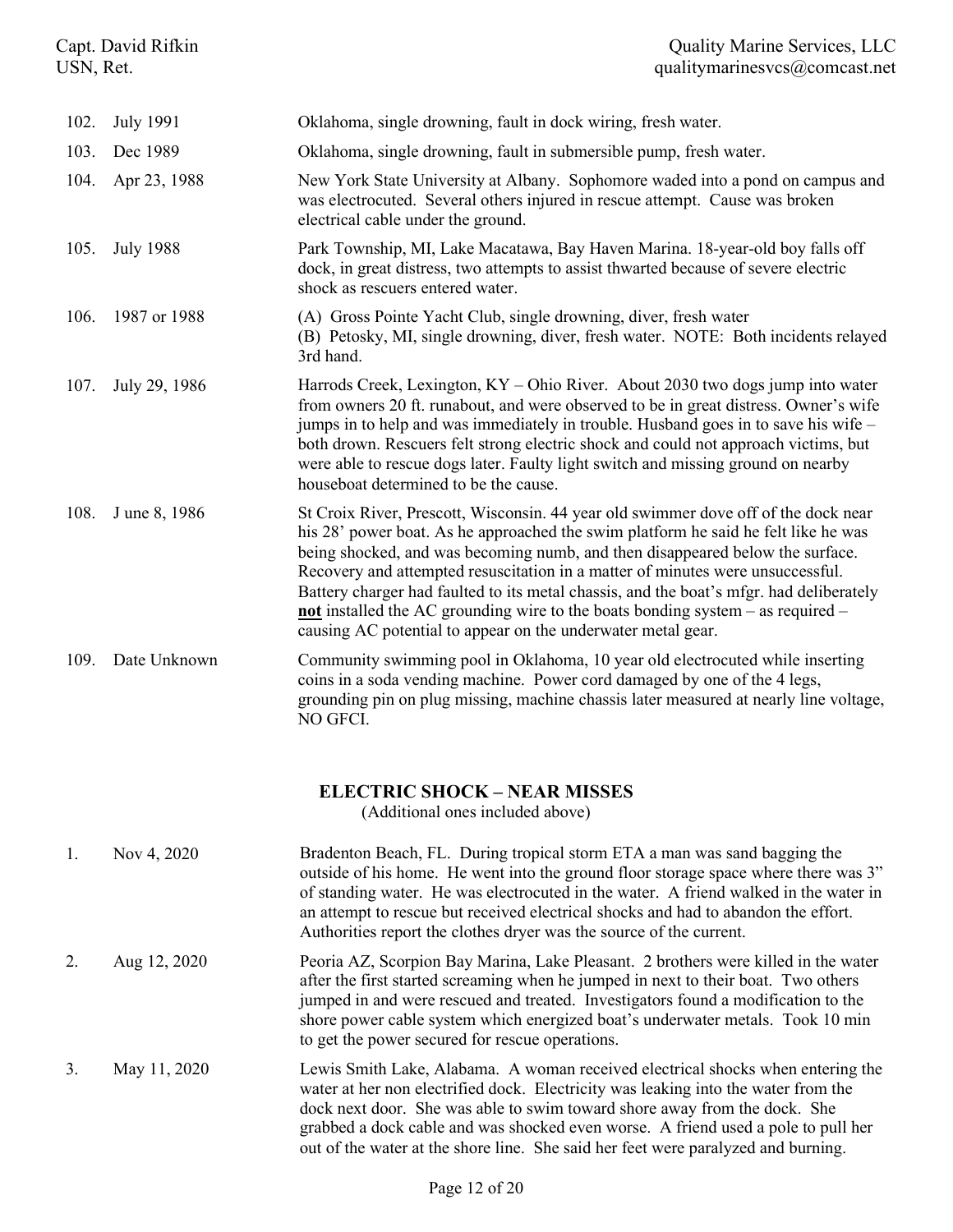| Capt. David Rifkin<br>USN, Ret. |               | <b>Quality Marine Services, LLC</b><br>qualitymarinesvcs@comcast.net                                                                                                                                                                                                                                                                                                                                                                                                             |  |
|---------------------------------|---------------|----------------------------------------------------------------------------------------------------------------------------------------------------------------------------------------------------------------------------------------------------------------------------------------------------------------------------------------------------------------------------------------------------------------------------------------------------------------------------------|--|
| 4.                              | July 19, 2019 | North Potomac, MD, Westleigh Recreation Club. An adult and child received<br>electrical shocks while swimming in the pool. Neither person's injuries considered<br>life threatening. Fire department said an electrical hazard ended up in the water from<br>an unknown source.                                                                                                                                                                                                  |  |
| 5.                              | Jun 2, 2019   | Universal Studios, Orlando, FL. Numerous people, including staff and guests<br>received electrical shocks in the water at the Volcano Bay attraction. No reports of<br>injuries after hospital and paramedic examinations. One lifeguard reported<br>anonymously that a water coaster had developed a short circuit. Update to follow if<br>more is learned.                                                                                                                     |  |
| 6.                              | Nov 6, 2018   | Laconia, NH. Paugus Bay. A dog jumped into the bay and was electrocuted. A<br>woman, the dog's owner began to wade into the water to rescue the dog. She felt a<br>strong electrical shock but no report of further injuries. The power pole had been<br>placed in the water near the dock for a flood light. The electric line that branched off<br>the dock service to supply the flood light was in the water. The wire was<br>disconnected to facilitate retrieving the dog. |  |
| 7.                              | Sep 30, 2018  | Oklahoma City, OK. Bricktown Canal. One man was electrocuted after falling into<br>a canal in the city. He reached up to grab a light post to get out and received a fatal<br>electric shock. Another man jumped in trying to help. He received a strong electric<br>shock and was hospitalized (no status on the rescuer). Electrical fault and lack of<br>gounding was cause.                                                                                                  |  |
| 8.                              | Jul 4, 2018   | Canfield OH. A mother was sitting at her pool with legs in the water. She began to<br>feel a tingle. Then felt it with her hands in the water. Ordered son to get out of the<br>pool. Electric company it's just a stray voltage. Faulty pool wiring is suspected as<br>the cause. No mention of GFCI use.                                                                                                                                                                       |  |
| 9.                              | Jul 3, 2018   | Lake of Ozarks, MO. Rocky Mount on 5 Mile Marker. A woman received an<br>electric shock as she grabbed onto a metal dock ladder. An arc crossed from the dock<br>ladder to a ring she was wearing. Authorities measured 15 volts AC in the water.<br>There were also several children in the water. No reports on if they were affected. A<br>faulty water heater in the home was determined to be the cause. There had to be<br>some open grounding as well.                    |  |
| 10.                             | Jun 11, 2018  | Camelot Cove, Camdenton, MO. Lake of Ozarks. Swimmers (number unkown) felt<br>an electric shock in the water while swimming. An energized wire was found<br>dangling from a nearby dock.                                                                                                                                                                                                                                                                                         |  |
| 11.                             | Jun 5, 2018   | Smith Mountain Lake, GA. A 17yo girl was shocked in the water when touching a<br>metal object believed to be part of a boat lift. She was taken to a hospital and<br>released. Officials stated that the electricity came from aging wire on a boat lift. No<br>mention of GFCI use.                                                                                                                                                                                             |  |
| 12.                             | May 14, 2018  | Lake Taney Como, Branson, MO. A man's grandson received a shock in the water<br>around their dock. The cause was a faulty electrical system THREE docks down.                                                                                                                                                                                                                                                                                                                    |  |
| 13.                             | Sep 1, 2017   | Houston, TX. 5 men were conducting rescue operation from a boat in the flood<br>waters of Hurricane Harvey. The boat drifted into live powerlines killing 2 of the<br>men. The other 3 were rescued downstream and suffered electrical burns.                                                                                                                                                                                                                                    |  |
| 14.                             | Jul 24, 2017  | Kelowna, British Columbia. A man was walking his dogs when they bounded into a<br>creek. The dogs started yelping in distressed. The man reached in to help the dogs<br>and was badly shocked. The dogs died. The man survived the shock. A faulty pond<br>pump is responsible for the accident.                                                                                                                                                                                 |  |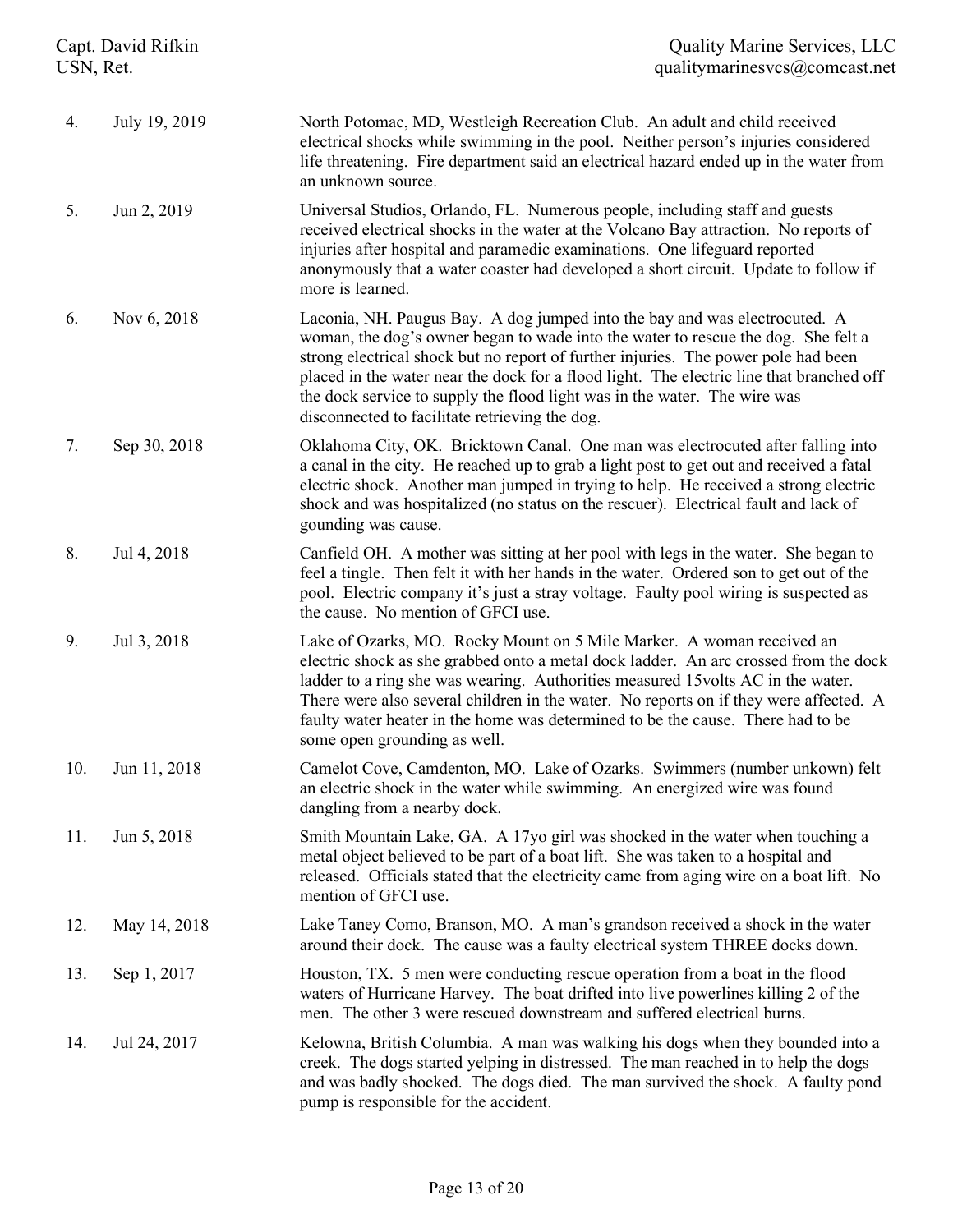| Capt. David Rifkin<br>USN, Ret. |               | <b>Quality Marine Services, LLC</b><br>qualitymarinesvcs@comcast.net                                                                                                                                                                                                                                                                                                                                                                                                                                                     |  |
|---------------------------------|---------------|--------------------------------------------------------------------------------------------------------------------------------------------------------------------------------------------------------------------------------------------------------------------------------------------------------------------------------------------------------------------------------------------------------------------------------------------------------------------------------------------------------------------------|--|
| 15.                             | Jul 3, 2017   | Lake Keowee, SC. A woman's son was under their boat investigating a faulty<br>speedometer. He grabbed a crossmember of the boat lift and was shocked. He<br>responded to treatement in the ambulance and recovered quickly. The boat lift was<br>not properly grounded.                                                                                                                                                                                                                                                  |  |
| 16.                             | Jul 7, 2017   | Canyon Lake, CA. 2 kayakers felt an electrical tingle in the water. Authorities were<br>investigating. No updates.                                                                                                                                                                                                                                                                                                                                                                                                       |  |
| 17.                             | Jun 27, 2017  | Menemsha Beach, Martha's Vineyard, MA. A group of third graders felt a tingle in<br>the water at the beach. Management also felt tingles at the nearby dock. The power<br>was immediately secured. The area is being repaired. Exact cause unknown.                                                                                                                                                                                                                                                                      |  |
| 18.                             | Jun 17, 2017  | Put-In-Bay, OH. A 19 year old boy was killed by electricity in the water around the<br>family boat docked at the Miller Marina. The boy's father jumped in to the water to<br>rescue the family dog who had fallen in. The man struggled and went under. His<br>two boys jumped into rescue. Both were shocked. The mother pulled the plug for<br>the boat and the electricity stopped. The 19 year old was unresponsive and died. The<br>father and other brother survived after receiving electrical shocks.           |  |
| 19.                             | May 19, 2017  | Florence, AL. A woman was injured by electrical shock when trying to help her son<br>who went into swimming pool to rescue his father. The father and son both died.<br>Cause is unknown.                                                                                                                                                                                                                                                                                                                                |  |
| 20.                             | May 8, 2017   | Ottawa, Canada. A man ran into a flooded street to stop a motorist going to fast. He<br>fell and contacted an electric cord powering a submersible pump. He was shocked<br>and taken to the hospital. There was no ground fault protection for the pump.<br>Unknown if he survived.                                                                                                                                                                                                                                      |  |
| 21.                             | May 1, 2017   | Rochester, NY. A homeowner rigged a portable electric sump pump to pump out a<br>flooded backyard. He stepped into the water to turn on the pump and received a<br>significant shock in his legs. Had he fallen he likely would have been killed. The<br>motor had an electrical fault and it was not connected with through at GFCI protected<br>outlet.                                                                                                                                                                |  |
| 22.                             | Oct 7, 2016   | Shiloh, MO. A worker was pulled from an electrified puddle of water at a business.<br>He was using saw to cut concrete. A second worker tried to pull him out of the water<br>but was shocked. Rescuers were able to get the man out, perform CPR, and revive<br>him. The electrical source for the tool was likely not protected with a GFCI (as<br>would have been required at the construction site.                                                                                                                  |  |
| 23.                             | Jul 3, 2016   | A Tennessee Lake, TN. A 13year old boy was swimming from a boat. He was<br>noticeably in trouble when 2 adults jumped in to rescue. They were both overcome<br>by electric shock. They were able to save the boy. Exact time and location are<br>unknown. Story reported by WSOCTV.com in Charlotte, NC.                                                                                                                                                                                                                 |  |
| 24.                             | May 29, 2016  | Silver Spring Township, PA. An 8 year old girl was among 8 kids swimming in a<br>backyard pool. When the pool light was turned on 7 other kids were able to get out<br>of the water. The cause was a faulty pool light circuit.                                                                                                                                                                                                                                                                                          |  |
| 25.                             | Apr. 16, 2016 | Smith Lake, Priceville, AL. Two teenage girls entered the water from a private dock.<br>Both girls were getting shocked in the water. One girl drowned, the other treated and<br>released from hospital. The victim's father and son jumped into the water to assist.<br>The father blacked out after both were feeling the shocks. The power was turned off<br>at the house, after which the father came to and survived along with son. A missing<br>ground and faulty lighting fixture are suspected to be the cause. |  |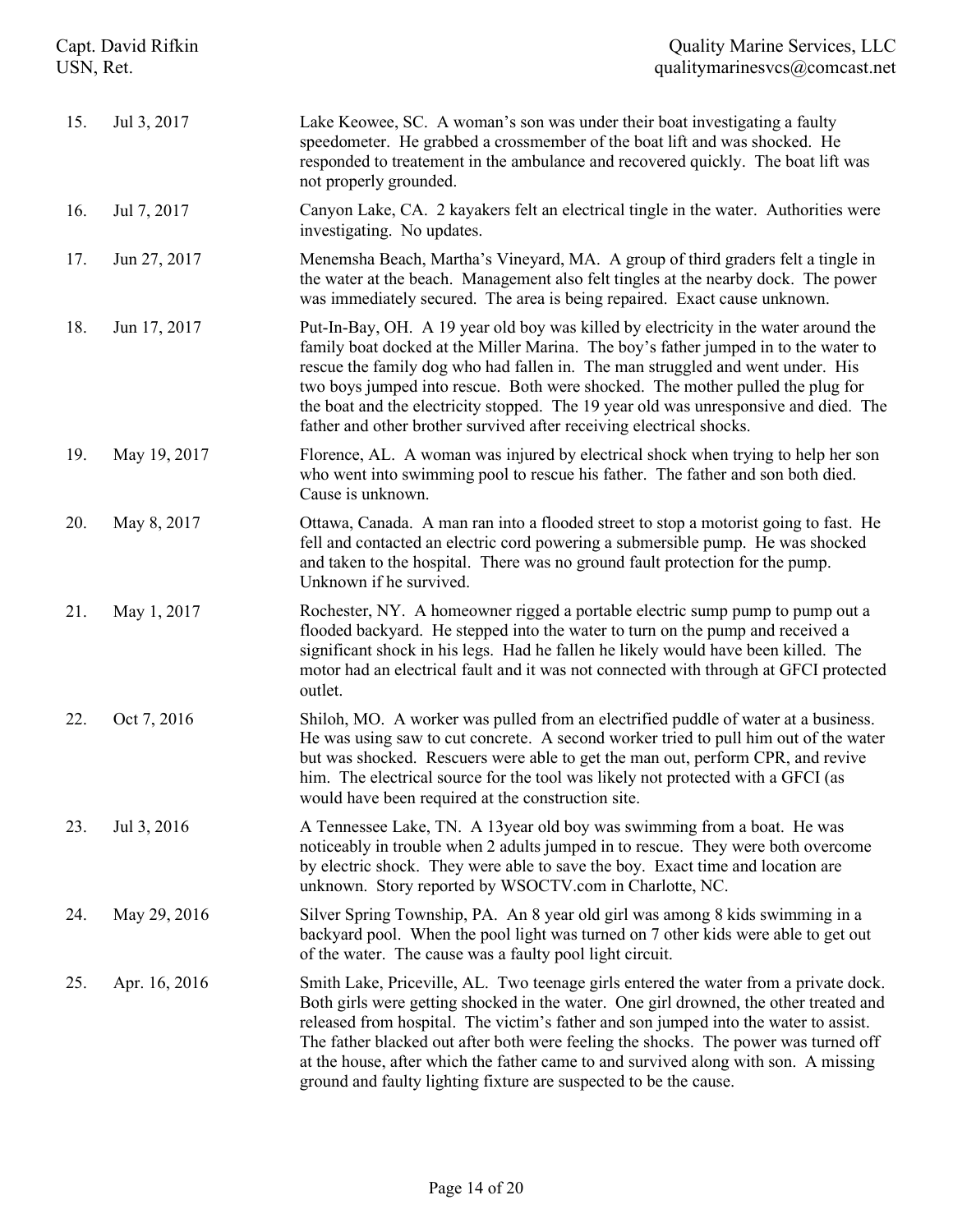| Capt. David Rifkin<br>USN, Ret. |                  | <b>Quality Marine Services, LLC</b><br>qualitymarinesvcs@comcast.net                                                                                                                                                                                                                                                                                                                                                                                                                                                                                                                                                                                                                 |  |
|---------------------------------|------------------|--------------------------------------------------------------------------------------------------------------------------------------------------------------------------------------------------------------------------------------------------------------------------------------------------------------------------------------------------------------------------------------------------------------------------------------------------------------------------------------------------------------------------------------------------------------------------------------------------------------------------------------------------------------------------------------|--|
| 26.                             | Mar 27, 2016     | Palm Springs, CA. Six people were shocked in a private swimming pool, one of<br>them a man who jumped in to rescue his daughter. He was overcome by electric<br>shock and pronounced dead at the hospital. The 5 others were treated, and one young<br>girl remained hospitalized in critical condition. Faulty pool wiring is suspected as the<br>cause. Homes were built in 1963, but not sure of the age of the swimming pool.                                                                                                                                                                                                                                                    |  |
| 27.                             | Aug 25, 2015     | Portsmouth, NH. A diver in mid 20s was shocked while cleaning a boat at<br>Portsmouth Naval Shipyard in NH. Faulty wiring is suspected as cause.                                                                                                                                                                                                                                                                                                                                                                                                                                                                                                                                     |  |
| 28.                             | June 21, 2015    | Lake of the Ozarks, Woods Hollow Cove, 22.2 mile marker, MO. A 21 year old man<br>and fellow swimmer felt electricity in the water near a dock. The 21 year old<br>grabbed a dock ladder to get out when he was electrocuted and fell back into the<br>water. Someone ran ashore and turned off the power likely saving the other man in<br>the water. A faulty junction box between dock and residence is suspected. The<br>occupants tried to reset the circuit breaker but it would trip after 10-15 seconds of<br>being turned on. The last attempt to turn the breaker on coincided with the 2<br>swimmers being near the dock as it got dark (breaker controlled dock lights). |  |
| 29.                             | Apr 27, 2014     | Hialeah, FL, condominium community pool. At least 3 children and 2 adults were<br>shocked from an electrical fault in an improperly grounded pool pump. The children<br>recovered after 4 days in a hospital.                                                                                                                                                                                                                                                                                                                                                                                                                                                                        |  |
| 30.                             | July 4, 2014     | Lake of the Ozarks, MO, 7 mile marker. Several people were swimming at a private<br>dock when they started feeling tingles. Turning off power at the dock did not solve<br>problem. Contractor found a electrical short to an abandoned boat ramp about<br>100yds away. Power was disconnected and the electricity in the water ceased.                                                                                                                                                                                                                                                                                                                                              |  |
| 31.                             | <b>July 2013</b> | Lake Norman, NC. Time frame approximate. Man swimming off docked boat feels<br>shock and paralysis from electric current. He is able to move far enough away to<br>regain control. Cause unknown.                                                                                                                                                                                                                                                                                                                                                                                                                                                                                    |  |
| 32.                             | July 11, 2013    | Lake of the Ozarks, MO, 35 mile marker. 8 college age girls were swimming around<br>some docks with electrical service. One of the girls felt her arm go numb. She swam<br>the other direction and the numbness went away. Several other girls felt tingling and<br>were shocked trying to exit at a nearby dock.                                                                                                                                                                                                                                                                                                                                                                    |  |
| 33.                             | June 18, 2013    | Scott City, MO. After the neighborhood became flooded, a woman went down her<br>flooded basement attempted to rescue a cat. She began unplugging electrical cords<br>when she began getting shocked. She rescued the cat and got on top of some floating<br>furniture until rescued. Likely the circuits involved were not protected with GFCIs.                                                                                                                                                                                                                                                                                                                                     |  |
| 34.                             | May 27, 2013     | Lake Lanier, Gainesville, GA. A man and his 6yo daughter were swimming 10ft<br>from a dock when the man received an electric shock in the arm. He grabbed his<br>daughter, swam to the dock and lifted her to safety. Then he was shocked at least 2<br>more times, but survived. Appears to have been an intermittent problem possibly<br>correlated to a power outage in the vicinity. Cause is unknown.                                                                                                                                                                                                                                                                           |  |
| 35.                             | Aug 14, 2012     | Garden Grove, CA. Two girls (15yo and 23yo sister) were swimming in a swimming<br>pool when the teenager called out and went face down in the pool. The older sister's<br>legs and arms went numb. The father was able to get the girls out of the pool (and<br>was also shocked when pulling the girl out). Paramedics were able to restore the<br>teenager's breathing and pulse. She is expected to make full recovery. Cause<br>unknown but work had just been done on the pool which had underwater lights.                                                                                                                                                                     |  |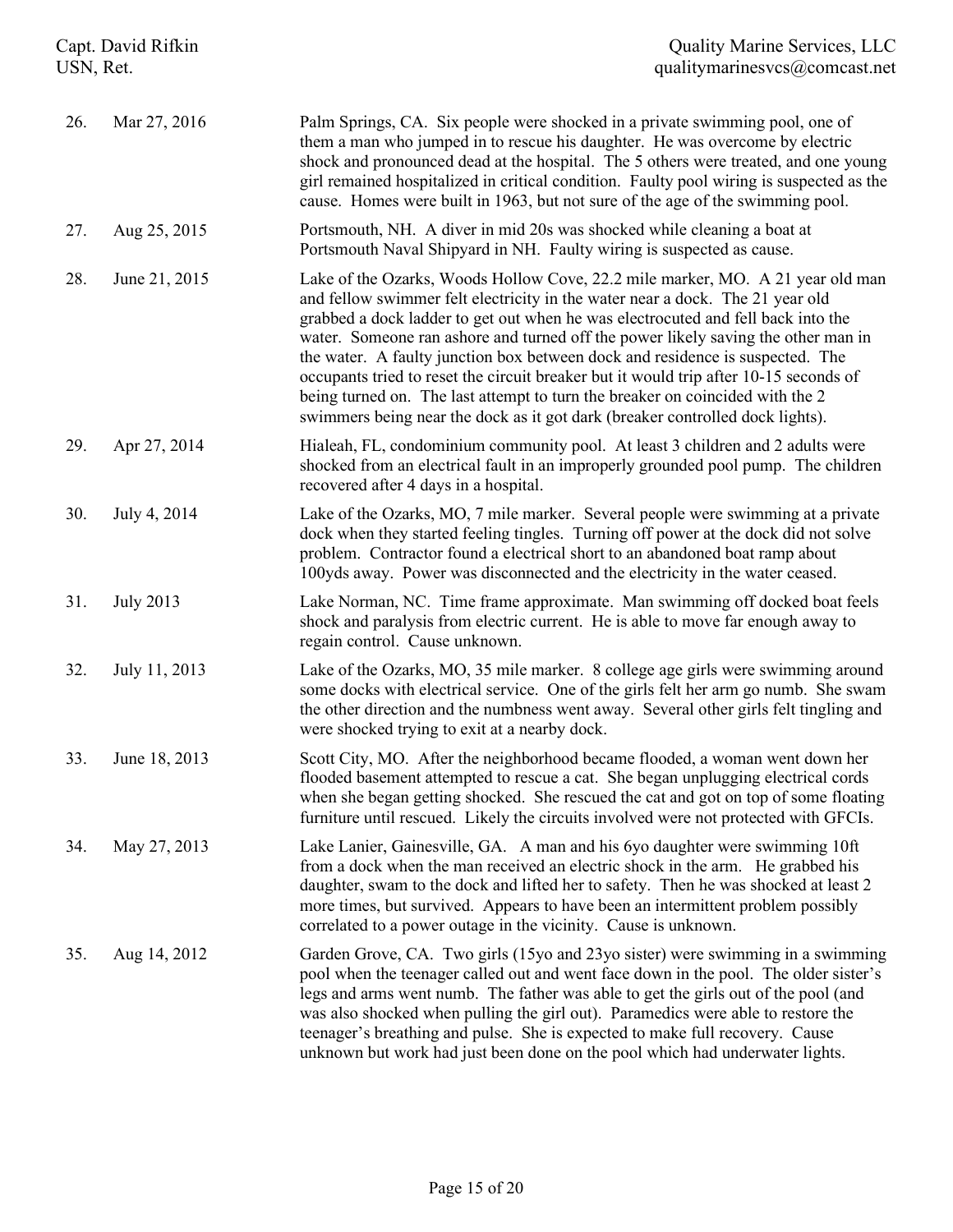| Capt. David Rifkin<br>USN, Ret. |                | <b>Quality Marine Services, LLC</b><br>qualitymarinesvcs@comcast.net                                                                                                                                                                                                                                                                                                                                                                                                                             |  |
|---------------------------------|----------------|--------------------------------------------------------------------------------------------------------------------------------------------------------------------------------------------------------------------------------------------------------------------------------------------------------------------------------------------------------------------------------------------------------------------------------------------------------------------------------------------------|--|
| 36.                             | Aug 4, 2012    | Gravois Arm of Lake of the Ozarks, MO. A woman received a shock as she reached<br>for a dock ladder while swimming. She swam away from the dock. Her husband did<br>the same and confirmed the shock. They both swam away and exited the water at a<br>neighbor's dock because of awareness following 3 deaths from electric shock a<br>month earlier.                                                                                                                                           |  |
| 37.                             | July 23, 2012  | Lake of the Ozarks, MO. Two children and one adult were swimming near a dock<br>undergoing electrical repairs. They all felt an electrical shock in the water. Power to<br>the dock was turned off. The swimmers exited the water without serious injury.<br>Exact cause is under investigation.                                                                                                                                                                                                 |  |
| 38.                             | July 4, 2012   | German Creek Marina on Cherokee Lake, Bean Station, TN. A 10 year old and 11<br>year old boys were killed by electricity in the water at a TN marina while swimming<br>between 2 docked houseboats. An 8 year old girl also swimming with the boys was<br>shocked but pulled to safety. Several adults and another 12 year old boy were<br>shocked trying to rescue the 2 boys. Faulty houseboat wiring on one of the boats is<br>believed to be one of the causes.                              |  |
| 39.                             | June 27, 2012  | Celebration, FL. An 11 year old girl was electrocuted when she reached into a mini<br>golf pond at an Orlando, FL resort to retrieve a golf ball. A man trying to help her<br>was also shocked. The cause was faulty pond pump that was not protected by the<br>required GFCI. Water came in contact with the pumps windings and electrified the<br>small cement pond on the mini golf course.                                                                                                   |  |
| 40.                             | May 28, 2012   | Lake of the Ozarks, MO. 3 women were shocked while swimming near a dock.<br>Someone turned off the power fast enough to save them. One needed CPR at scene.<br>All survived. The older dock had no GFCI protection and an "inadequate ground<br>wire from dock to shore".                                                                                                                                                                                                                        |  |
| 41.                             | Aug 28, 2011   | Near Shady Beach, Norwalk, CT. A dog was electrocuted in floodwater from recent<br>storm (Hurricane Irene). The two women walking their dogs felt electrical shocks<br>(other dog, leashed, survived). Witnesses report "water boiling" where a grounding<br>cable was entering standing water. This is indicative of electrical current in the<br>water.                                                                                                                                        |  |
| 42.                             | June 21, 2011  | Charleston, Kanawha River, Lou Wendell Marine, WV. A woman entered the water<br>via a boat ladder for a swim. She was overcome by electrical current and reportedly<br>could not escape, then sunk below the water for approx 90 seconds before being<br>rescued. An electrician reportedly found a grounded neutral in the pedestal, but the<br>exact fault is unknown.                                                                                                                         |  |
| 43.                             | March 18, 2011 | Houston, TX. A dog jumped into a neighborhood retention pond with fountain and<br>was killed by an electric current in the pond. A man went in after the dog but when<br>he was ankle deep he could feel the strong electric current in his feet so he retreated.<br>Power was secured to the fountain. Comment: Had the man dove into the pond, he<br>could have become a casualty as well.                                                                                                     |  |
| 44.                             | Sept 5, 2010   | Lake at Perrine Wayside Dog Park, Miami, FL. Man playing fetch with dog threw<br>object into a lake. The dog jumped in and swam toward a fountain in the center of<br>the lake. The dog began yelping and struggling. The man went in the water to help<br>his dog, but was stopped by electric shocks and could not reach the dog. The dog<br>died, the man survived. The fountain was turned off but it was still putting electrical<br>current into the water. It was removed for inspection. |  |
| 45.                             | Sept 5, 2010   | Hartwell Lake, Anderson, SC. A 12 year old girl was playing in the water near a<br>dock with a friend. She grabbed an electrical wire and went into cardiac arrest. She<br>was resuscitated by her father and airlifted to a hospital. The police report stated that<br>there was a grounding problem on the dock.                                                                                                                                                                               |  |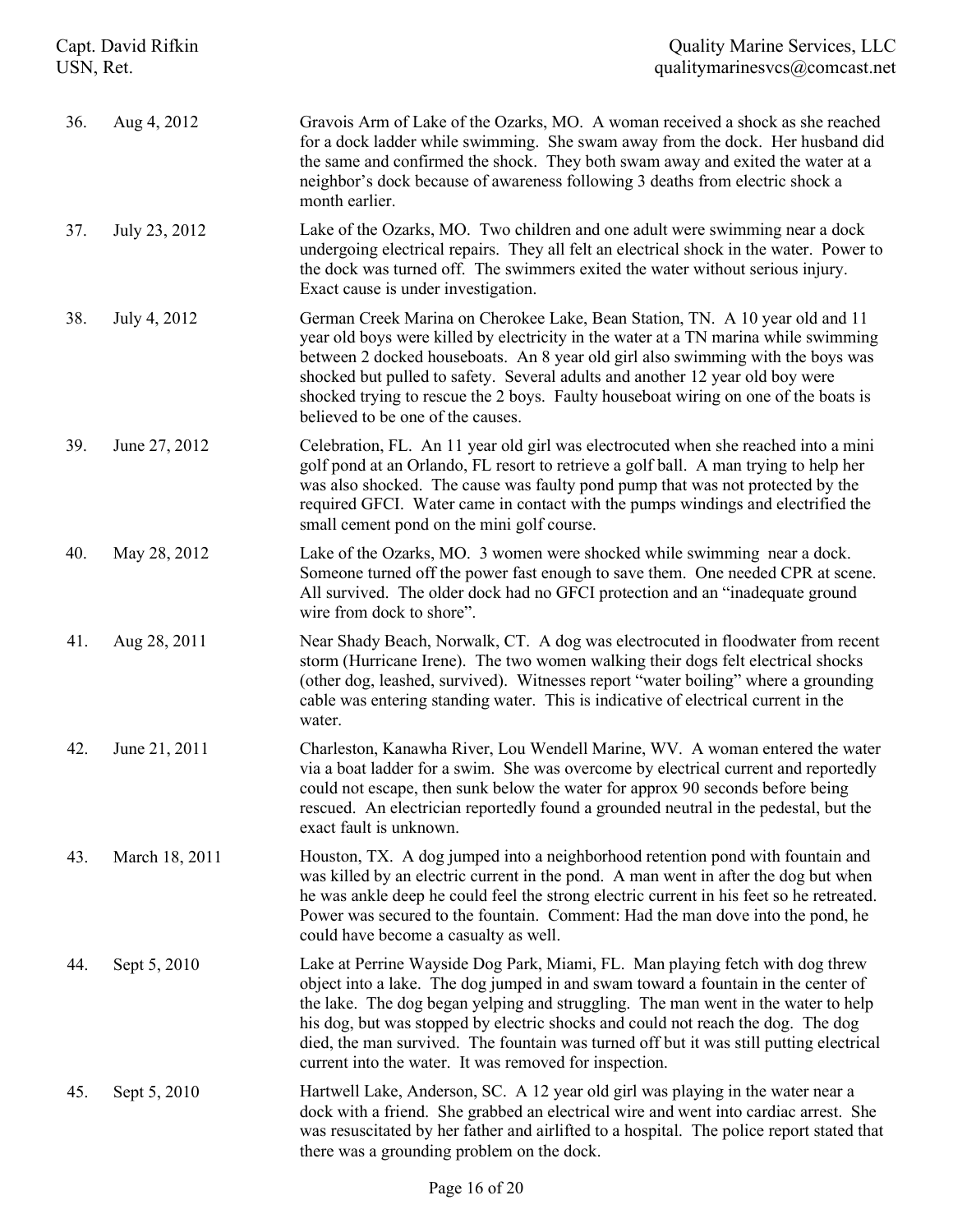| Capt. David Rifkin<br>USN, Ret. |               | <b>Quality Marine Services, LLC</b><br>qualitymarinesvcs@comcast.net                                                                                                                                                                                                                                                                                                                                                                                                                                                                                                                                                   |  |
|---------------------------------|---------------|------------------------------------------------------------------------------------------------------------------------------------------------------------------------------------------------------------------------------------------------------------------------------------------------------------------------------------------------------------------------------------------------------------------------------------------------------------------------------------------------------------------------------------------------------------------------------------------------------------------------|--|
| 46.                             | Aug 8, 2010   | Green River Lake, Campbellsville, KY. A woman swimming behind a houseboat<br>was seen arching back and sinking in the water. She surfaced long enough to scream<br>for help. A man on the boat attempted to pull her out but was badly shocked as he<br>was trying to help. Another man on the boat was able to pull both of them out of the<br>water using a rope after turning off the boat's power. Another houseboat owner<br>attempted to swim to them but was turned back due to the electrical current in the<br>water. The woman and man pulled from the water were treated and released from the<br>hospital. |  |
| 47.                             | July 31, 2010 | Lake Champlain, VT. A father and his two 13-year-old sons were shocked, but<br>survived. No further information.                                                                                                                                                                                                                                                                                                                                                                                                                                                                                                       |  |
| 48.                             | July 3, 2010  | International Harbor, Friendsville, TN. Three females, 12, 20, and 30 years old were<br>shocked while swimming near a docked boat. When the boat's power was turned off,<br>the electrical current went away. Two of the three swimmers were injured and<br>required hospitalization. One was not breathing when EMS arrived. They were able<br>to revive her. A 63 year old woman was shocked trying to assist the other three in<br>the water. She also required hospitalization. The cause was never determined.                                                                                                    |  |
| 49.                             | June 24, 2010 | Lake Travis, TX. A 15 year old girl and her 8 year old sister were swimming by a<br>private boat dock when they were shocked in the water. The older sister was<br>unresponsive at the scene and was in critical condition in the hospital. Shoddy wiring<br>of boat lift resulted in direct hot to frame short with no grounding connection. Girls<br>survived.                                                                                                                                                                                                                                                       |  |
| 50.                             | May 24, 2010  | Clear Lake, IA. A man was throwing balls to his dogs from the dock behind his<br>house. One dog approached the boat lift and went under. The man jumped in and<br>received an electrical shock in the water. Family members quickly turned off the<br>dock power. The man survived, the dog did not. Exact cause of fault not known.                                                                                                                                                                                                                                                                                   |  |
| 51.                             | Sept 2007     | Franklin Lock Campground on the Caloosahatchee River, FL. Boat docked in<br>freshwater marina receiving AC shore power. Owner was cleaning prop shaft under<br>the boat using a metal scraper. As his foot touched the bottom and the scraper<br>connected the shaft and the strut he felt an electric shock which caused his "teeth to<br>clench and muscles to contract". He also saw blue sparks at the scraper. After the<br>shock he was able to exit the water and observed that one of two 30amp shore power<br>breakers had tripped. He was not wearing a wetsuit.                                             |  |
| 52.                             | Aug 28, 2007  | Private pond, Eden, NY 22 year old male entered the pond in an attempt to rescue his<br>dog, which was in great distress, and was thrown back and lay unresponsive. His<br>father dragged him from the water and started CPR which was continued by the<br>rescue squad on the way to the hospital, where he is still recovering as of 9/1.<br>Submersible irrigation pump was considered likely cause.                                                                                                                                                                                                                |  |
| 53.                             | July 20, 2007 | Lake Arcadia, Edmond, OK Adult male entered water at the end of a private dock<br>and was immediately paralyzed by electric shock, and began to sink. His wife,<br>reaching from the dock, kept his head above water. A bystander, entering the water<br>from his boat was also shocked so he got back into the boat and assisted the wife in<br>pulling the man onto the dock. High water had submerged the electrical outlets at the<br>end of the dock.                                                                                                                                                             |  |
| 54.                             | July 1, 2007  | Collins Bay, Lake Ontario, Kingston, ON. As a SCUBA diver, with no wet suit,<br>approached a moored sail boat he felt a tingling sensation. Approaching closer he<br>experienced a moderate electric shock so he backed away. Later examination<br>disclosed damage to a steel dock section at the boat's stern and the battery charger<br>was found to have a "short circuit". The condition of the bonding system was not<br>reported.                                                                                                                                                                               |  |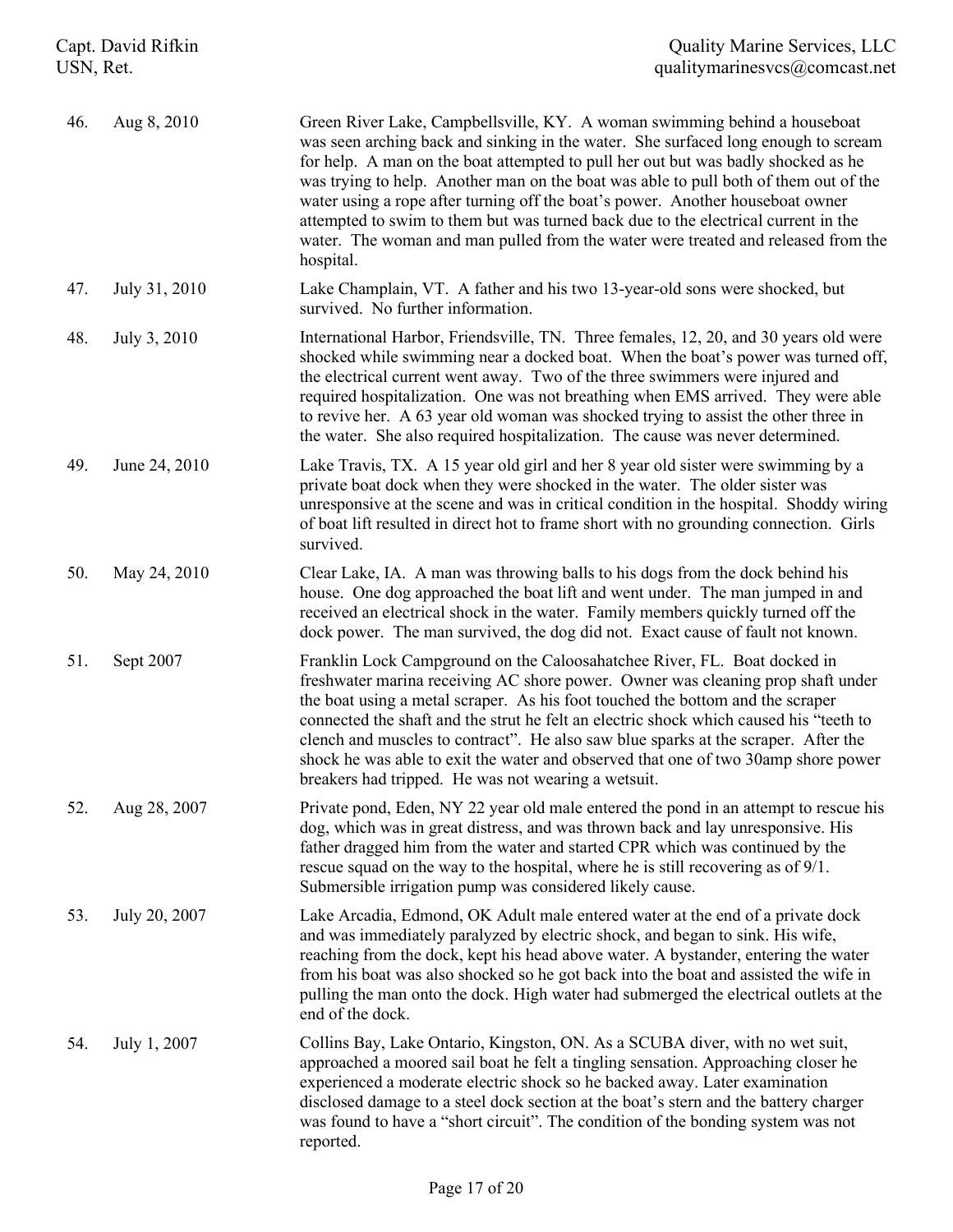| 55. | August 2006      | Lake Michigan, Racine, WI. Owner decided to check underwater as he was having<br>vibration on one engine. He donned scuba gear and jumped in water. When he<br>touched the bronze prop he was hit with current that almost paralyzed him causing<br>great difficulty in breathing. He was able to get away from the zone of danger.<br>Cause is thought to be the boat in the next slip. A yellow barrel connector on the<br>water heater Neutral #16 wire was loose, due to the terminal being the wrong size<br>and not correctly crimped. It heated up which burnt terminal insulation and shorted<br>the hot to the grounded case. As the phase did not see excessive current, the breaker<br>did not trip. The neutral dock pedestal socket pins had corroded due to poor<br>connection and the ensuing heating so that eventually only intermittent connection<br>was made. The diver's wetsuit may have saved his life. He was only inches from the<br>neighboring boat when touching the prop on his boat (which provided the path back<br>to the source). |
|-----|------------------|--------------------------------------------------------------------------------------------------------------------------------------------------------------------------------------------------------------------------------------------------------------------------------------------------------------------------------------------------------------------------------------------------------------------------------------------------------------------------------------------------------------------------------------------------------------------------------------------------------------------------------------------------------------------------------------------------------------------------------------------------------------------------------------------------------------------------------------------------------------------------------------------------------------------------------------------------------------------------------------------------------------------------------------------------------------------|
| 56. | July 2, 2006     | Lake L'Homme Dieu, Douglas County, MN. Three men were nearing an aluminum<br>dock in an outboard boat (aluminum hull?) when the prop caught on an extension<br>cord laid under water (powered a boat lift), and were severely shocked as they<br>entered the water. Possibly two of the three men entered the water to rescue the third<br>man who had fallen face down into the water, half out of boat, and was not moving -<br>exact sequence not known. A bystander unplugged the cord. The third man spent<br>several days in the hospital. No investigation planned.                                                                                                                                                                                                                                                                                                                                                                                                                                                                                         |
| 57. | <b>July 2005</b> | Brooklyn, NY. A diver went into the water behind a boat in this small, private<br>marina. He surfaced seconds later complaining about tingling and pain in his arm. A<br>probe in the water measured 40 vac to ground behind the boat. Cause was determined<br>to be a neutral-ground short on a recently installed water heater (although there was<br>most likely a bad ground too at that pedestal to cause this). He was wearing a short,<br>spring wet suit.                                                                                                                                                                                                                                                                                                                                                                                                                                                                                                                                                                                                  |
| 58. | June 24, 2005    | Lake Ontario, NY. A man was badly shocked and paralyzed on a ladder going into<br>the lake from his boat. The power was turned off and he regained feeling and control<br>of lower body. He was connected to the dock via an extension cord. The reverse<br>polarity on the boat lit up but since everything was working he ignored it. Later<br>found that there was no green ground wire in the dock's electrical wiring. He likely<br>had a grounded neutral on the boat which allowed the boat's hull to be energized to<br>line voltage.                                                                                                                                                                                                                                                                                                                                                                                                                                                                                                                      |
| 59. | <b>July 2004</b> | Sahauro Lake, AZ, a man-made, freshwater lake near Phoenix. A man was diving to<br>perform maintenance on a dock structure. He left the water after feeling a tingling<br>sensation in the water near a pontoon houseboat. The shore cable was disconnected<br>from the boat and the diver resumed his work without further incident. The cause<br>may have been an improperly wired battery charger on the boat.                                                                                                                                                                                                                                                                                                                                                                                                                                                                                                                                                                                                                                                  |
| 60. | <b>July 2004</b> | Sacramento River, CA. Man entering water around several boats (being supplied by<br>genset power from one of the boats) receives shock in water. Two other men jump in<br>to rescue man. One of the 2 rescuers became imperiled. Generator secured<br>immediately. Incorrect wiring on one boat caused a ground fault which introduced<br>current into the water between boats.                                                                                                                                                                                                                                                                                                                                                                                                                                                                                                                                                                                                                                                                                    |
| 61. | May 31, 2004     | Lake Barkley, Grand Rivers, KY. After receiving permission from marina two adult<br>women went swimming near their rented houseboat. As they started back to the boat<br>from the swim slide entry point both felt a strong electric shock sensation, and had<br>the presence of mind to <i>swim away</i> from the boat! A relative entered the water and<br>felt the same thing – which disappeared when the boat was disconnected from shore<br>power. Close call was brushed off by staff so no action was taken to locate source of<br>fault current. A fatality waiting to happen!                                                                                                                                                                                                                                                                                                                                                                                                                                                                            |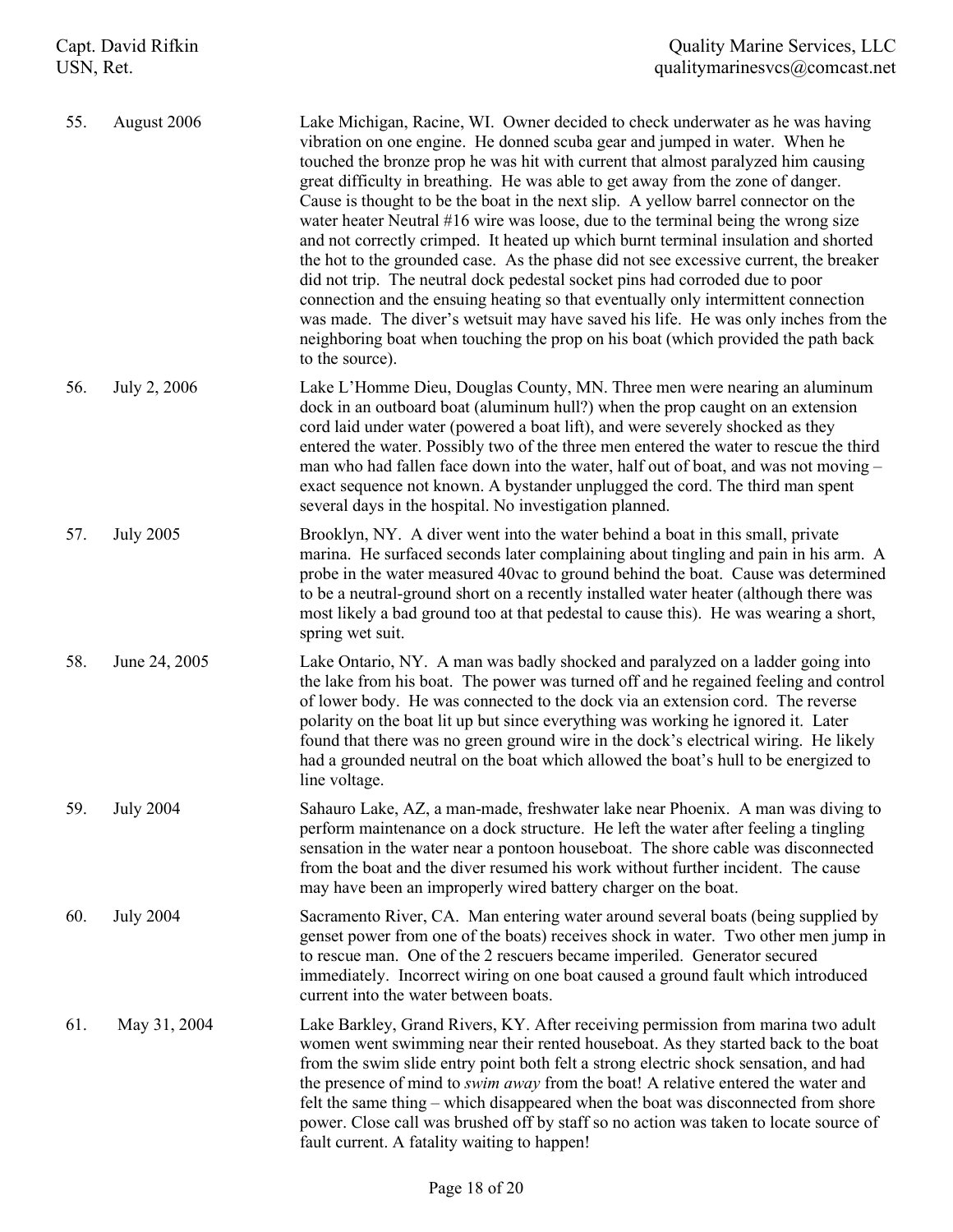| Capt. David Rifkin<br>USN, Ret. |                            | <b>Quality Marine Services, LLC</b><br>qualitymarinesvcs@comcast.net                                                                                                                                                                                                                                                                                                                                                                                                                                                                                                                                                                                                                          |  |
|---------------------------------|----------------------------|-----------------------------------------------------------------------------------------------------------------------------------------------------------------------------------------------------------------------------------------------------------------------------------------------------------------------------------------------------------------------------------------------------------------------------------------------------------------------------------------------------------------------------------------------------------------------------------------------------------------------------------------------------------------------------------------------|--|
| 62.                             | August 2003                | Green River, Campbellsville, KY. Marina manager using Hioki clamp-on ammeter<br>checking shore cords for leakage and discovered one houseboat with 4 amps on one<br>of two shore cords. Hull potential to dock ground 8 VAC and owner commented that<br>one of his children reported a tingle in the water!! Boat had just been reassembled<br>after being trucked from Texas and problems were being experienced with 120 VAC<br>deck light. Deck lights were rewired and neutral / ground fault in inverter was<br>cleared – leakage current no longer exists.                                                                                                                              |  |
| 63.                             | <b>July 2002</b>           | Allatoona Lake, GA. Three swimmers in great distress near houseboat, by stander<br>pulls shore cord, all saved, one spent several days in hospital, fresh water, and fault<br>on boat.                                                                                                                                                                                                                                                                                                                                                                                                                                                                                                        |  |
| 64.                             | Fall 2002                  | Lake Murray, SC. Swimmer reports strong tingle, hi-level fault currents in dock<br>frame, fresh water.                                                                                                                                                                                                                                                                                                                                                                                                                                                                                                                                                                                        |  |
| 65.                             | Date Unknown               | Man jumps into water to rescue dog, feels high level tingle, cause unknown, fresh<br>water.                                                                                                                                                                                                                                                                                                                                                                                                                                                                                                                                                                                                   |  |
| 66.                             | 2002-2003                  | Florida, interviews with divers – many reports of high level tingle while cleaning<br>bottoms, all salt water, and no fatalities.                                                                                                                                                                                                                                                                                                                                                                                                                                                                                                                                                             |  |
| 67.                             | Sept 2000                  | Niagara River, Grand island, $NY - On$ the dock behind his home the owner watched<br>his dog sink near a steel piling while retrieving a ball. He jumped into the water to<br>rescue the dog and found himself sitting on the bottom in 5' of water completely<br>paralyzed. In a few seconds he began getting tunnel vision and assumed he was going<br>to die. Within the next few seconds a slight current moved him about 4' away from<br>the steel pile. He was able to get his head above water and move another 8' to a<br>ladder. A romex cable, which powered a light on top of the piling, had chaffed and<br>caused the energized conductor to contact the pile. The dog was lost. |  |
| 68.                             | Date & Location<br>Unknown | Swimmer feels a tingle as his hand enters the A/C discharge stream. Cause not<br>determined, salt water.                                                                                                                                                                                                                                                                                                                                                                                                                                                                                                                                                                                      |  |
| 69.                             | July 3, 1998               | Lake Chelan, Chelan, WA. 21 year old exiting water – shocked on swim ladder $-48$<br>hours in the hospital – rescuers shocked.                                                                                                                                                                                                                                                                                                                                                                                                                                                                                                                                                                |  |
| 70.                             | August 1995                | Lake Cumberland, KY, Jamestown Resort and Marina. Seven children swimming<br>behind houseboat received electrical shocks (no fatalities). Lights went out on boat<br>and children immediately started screaming. Cause was loss of neutral, a neutral-<br>ground connection on the air conditioning system and a poor grounding connection<br>on the shore cord. The grounding connection deteriorated when cooking loads were<br>energized causing a loss of return path to the source (reason lights went out).                                                                                                                                                                             |  |
| 71.                             | 1982                       | Egg Harbor, WI. A 23 year old woman was swimming from a dock, when she<br>grabbed onto a dock cleat to pull herself out of the water. She screamed "I can't let<br>go!". Her hand went completely numb. A passerby kicked her hand off the cleat<br>causing her to fall back into the water. There were no reported injuries. An open<br>neutral was found afterwards which likely contributed to the mishap.                                                                                                                                                                                                                                                                                 |  |
| 72.                             | <b>July 1981</b>           | Brackish water on the Connecticut River in Essex, CT. Diver checking zincs felt<br>strong "electric pulses" as he approached the boat so he backed away. After securing<br>power to the boat, the electric pulses were gone (exact fault unknown)                                                                                                                                                                                                                                                                                                                                                                                                                                             |  |

## **CODE VIOLATIONS**